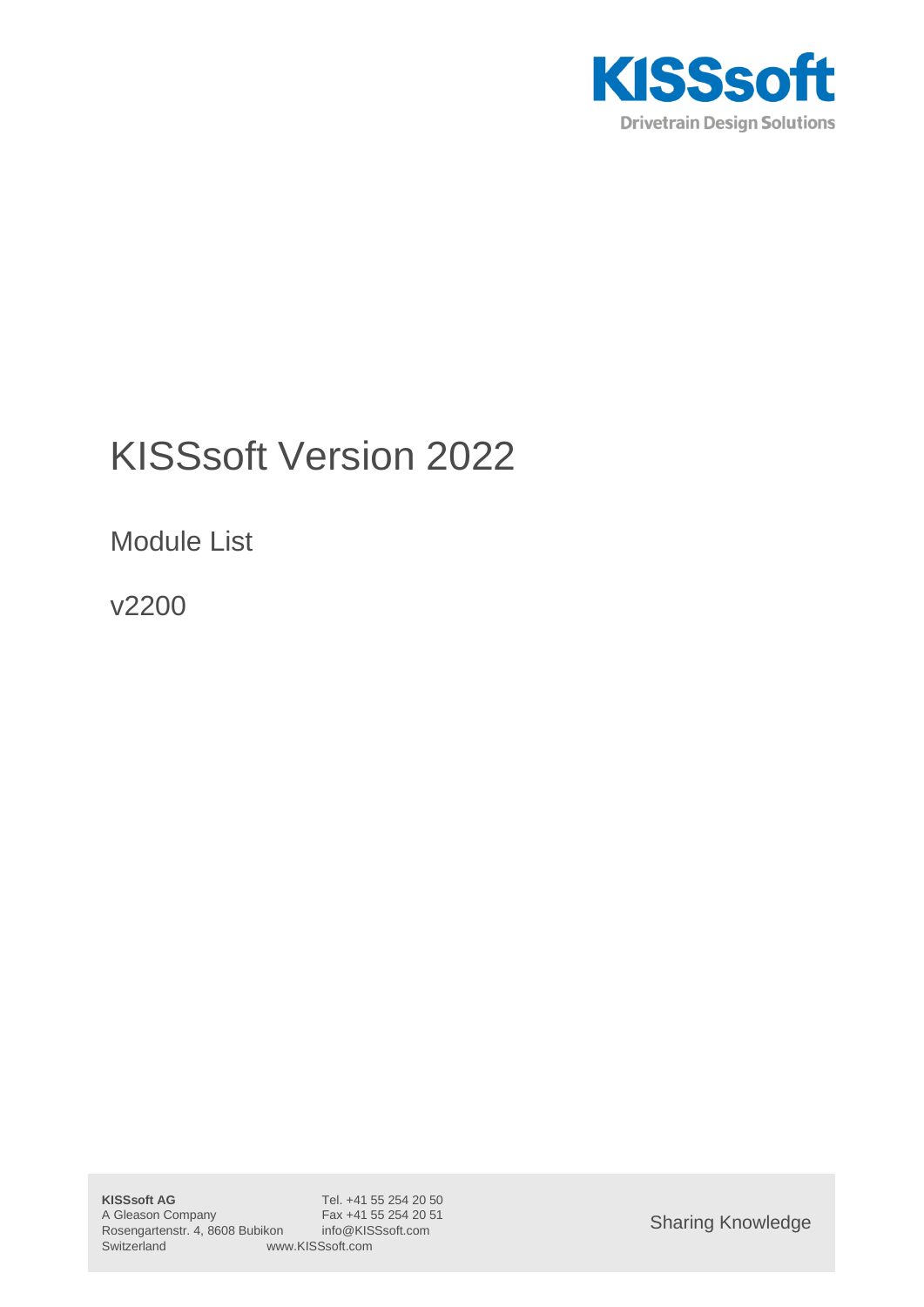## **Table of Contents**

| <b>Shafts</b> |  |
|---------------|--|
|               |  |
|               |  |
|               |  |
|               |  |
|               |  |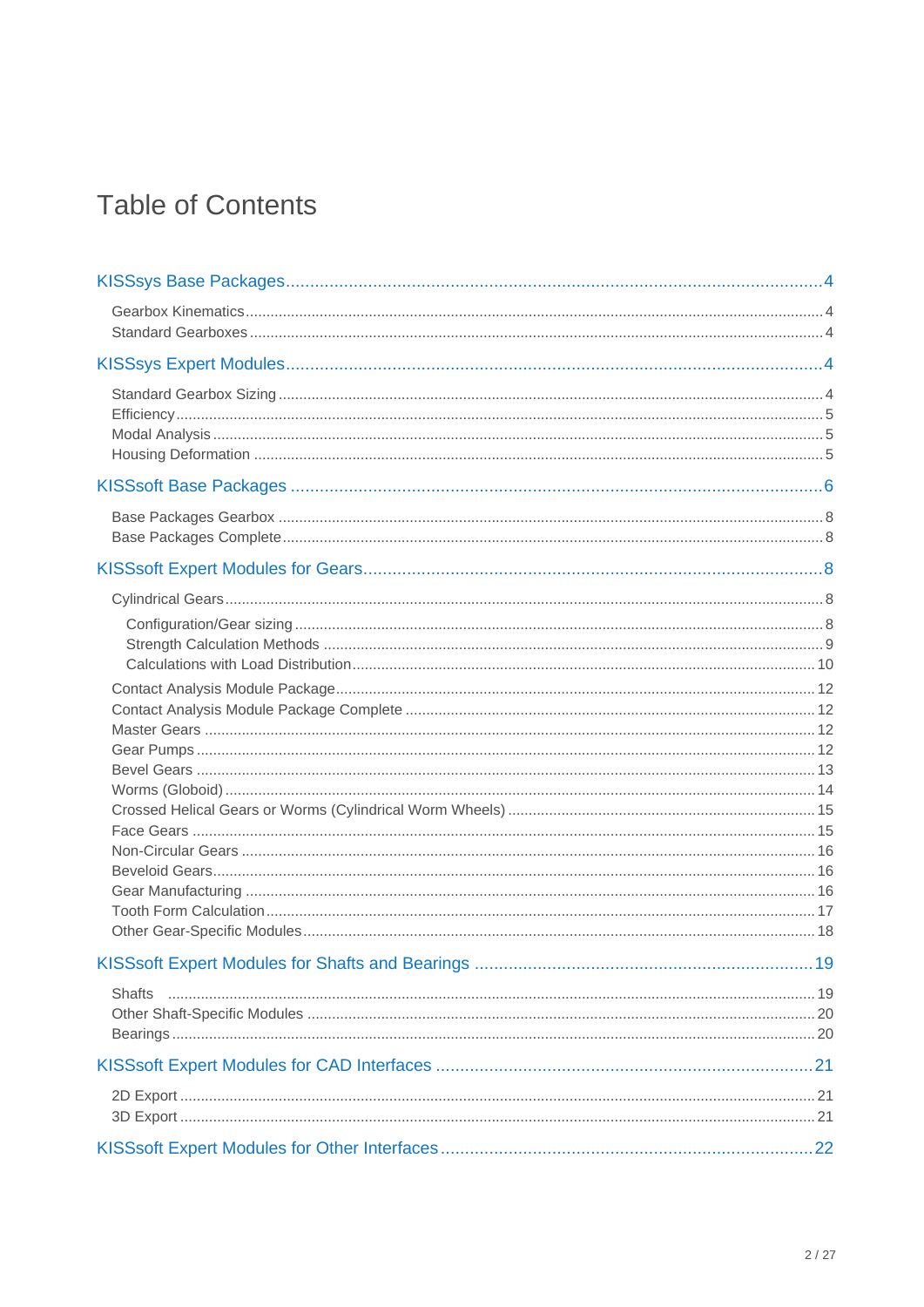| Offer |  |
|-------|--|
|       |  |
|       |  |
|       |  |
|       |  |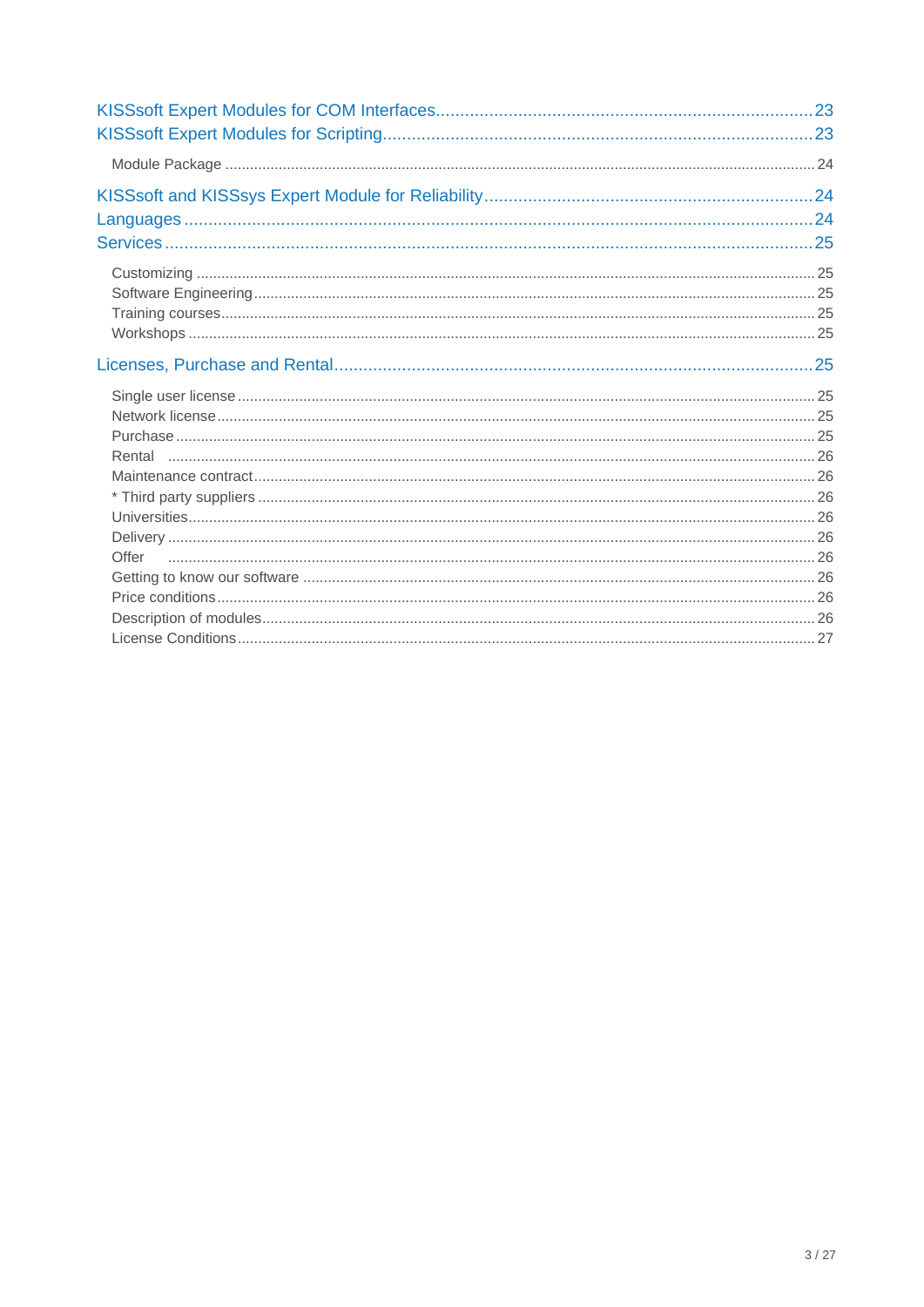## <span id="page-3-0"></span>KISSsys Base Packages

## <span id="page-3-1"></span>Gearbox Kinematics

| <b>Module</b> | <b>Description</b>                                                                                                                                                                                                                                                                                                                                                                                                                                                                                                                                                                                                                                                                                                                                                                                                                                                                                                   |
|---------------|----------------------------------------------------------------------------------------------------------------------------------------------------------------------------------------------------------------------------------------------------------------------------------------------------------------------------------------------------------------------------------------------------------------------------------------------------------------------------------------------------------------------------------------------------------------------------------------------------------------------------------------------------------------------------------------------------------------------------------------------------------------------------------------------------------------------------------------------------------------------------------------------------------------------|
| <b>SYS</b>    | <b>KISSsys</b><br>Software extension for calculating complete systems with power flow transmission<br>calculation, administration of variants and integrated programming language<br>Group-based modeling with new assemblies (e.g. Wolfrom or Ravigneaux)<br>Import of CAD data, collision check<br>Assistant for inputting parallel shafts and planetary stages<br>Automated 3D modeling<br>Quick addition of modules to a model<br>Damage calculation results displayed in tables<br>Template for taking into account additional results (moment of inertia etc.)<br>Planet carrier deformation calculation can be called from KISSsys<br>Interface to GEMS® (requires module CD3)<br>Template for bevel gear displacements (EPG, VHJ)<br>Load spectrum determined from measured torque curve (requires module LKK)<br>Contained module: GPK<br>Required modules: at least WPK and ZPK<br>Rights: K11, K11a, K11c |
|               |                                                                                                                                                                                                                                                                                                                                                                                                                                                                                                                                                                                                                                                                                                                                                                                                                                                                                                                      |

### <span id="page-3-2"></span>Standard Gearboxes

|            | <b>Module Description</b>                                                              |
|------------|----------------------------------------------------------------------------------------|
| <b>GPK</b> | <b>Gear calculation package</b>                                                        |
|            | for sizing and verifying complete gear units, based on KISSsys                         |
|            | One- to five-stage cylindrical gear unit                                               |
|            | One- to four-stage bevel and cylindrical gear unit (requires module ZC1)               |
|            | One- and two-stage worm and cylindrical gear unit (requires module ZD1)                |
|            | One- and two-stage planetary gear unit (requires module ZA1), also with coaxial shafts |
|            | (requires module WA1)                                                                  |
|            | Calculation with load spectra (requires modules ZZ1 and WA8)                           |
|            | Required modules: at least WPK and ZPK                                                 |
|            | Rights: K11, K11c                                                                      |

## <span id="page-3-3"></span>KISSsys Expert Modules

## <span id="page-3-4"></span>Standard Gearbox Sizing

|                 | <b>Module Description</b>                                                                     |
|-----------------|-----------------------------------------------------------------------------------------------|
| KS <sub>1</sub> | <b>Gearbox variant sizing</b>                                                                 |
|                 | Automated generation of gearbox variants with different stages and transmission ratios        |
|                 | from the total ratio and torque on the basis of a KISSsys model                               |
|                 | For cylindrical gear units whose first stage is a cylindrical, bevel, worm or crossed helical |
|                 | gear stage, and for planetary gear units                                                      |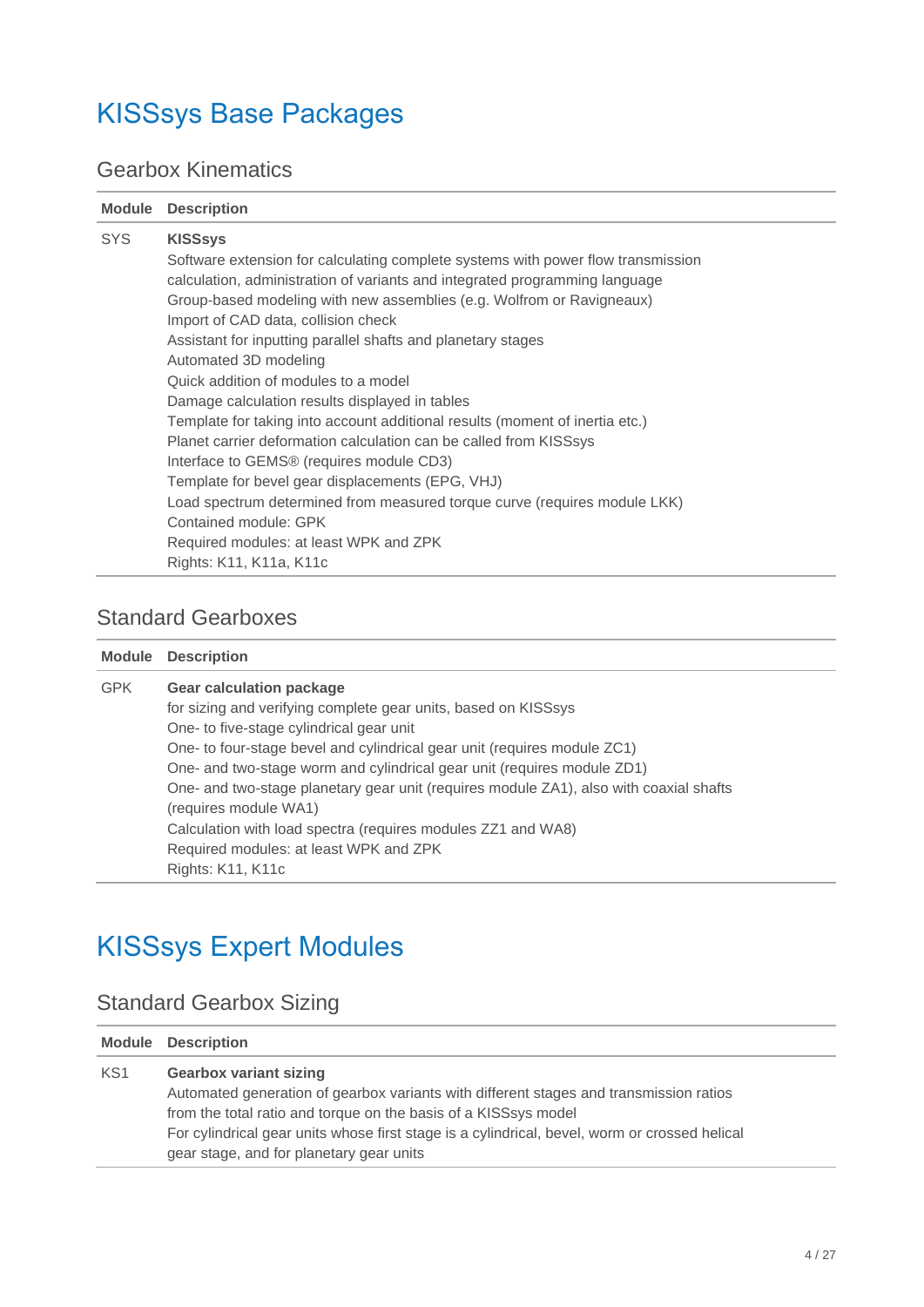Three-axis display of gearbox variants Rights: K11f

## <span id="page-4-0"></span>**Efficiency**

|                 | <b>Module Description</b>                                                                                                                                                                                                                                                                                                                                                                                                            |
|-----------------|--------------------------------------------------------------------------------------------------------------------------------------------------------------------------------------------------------------------------------------------------------------------------------------------------------------------------------------------------------------------------------------------------------------------------------------|
| KS <sub>2</sub> | <b>Efficiency and thermal rating</b><br>Calculation of power losses for different meshing, rolling bearings, plain bearings and<br>seals, modification of power loss using factors, torque iteration, taking into account of<br>meshing losses from the contact analysis (requires module ZA30 or ZA34)<br>Determination of thermal rating according to ISO/TR 14179, Part 1 and 2, calculation of<br>heat radiation<br>Rights: K11h |

## <span id="page-4-1"></span>Modal Analysis

| <b>Module</b> | <b>Description</b>                                             |
|---------------|----------------------------------------------------------------|
| KS3           | Eigenfrequencies and vibration types for transmissions         |
|               | Taking into account of the contact stiffness of gears          |
|               | Calculation of coupled eigenmodes (torsion, bending and axial) |
|               | Calculation of forced response based on unbalance response     |
|               | Calculation of Campbell diagram                                |
|               | Required module: WA1                                           |
|               | Rights: K11i1, K11i2, K11i3                                    |
|               |                                                                |

## <span id="page-4-2"></span>Housing Deformation

|     | <b>Module Description</b>                                                                                                                                                                                                                                                                                    |
|-----|--------------------------------------------------------------------------------------------------------------------------------------------------------------------------------------------------------------------------------------------------------------------------------------------------------------|
| KS4 | <b>Housing deformation</b><br>Calculation of housing deformation on the basis of the bearing forces, determination of<br>bearing offset and tilting of outer ring, iteration of the bearing forces between system<br>calculation and shaft calculation. Requires housing's reduced stiffness matrix (formats |
|     | according to ANSYS, ALTAIR OptiStruct, etc.)<br>Rights: K11j, K20a, K20b, K20c, K20d, K20e                                                                                                                                                                                                                   |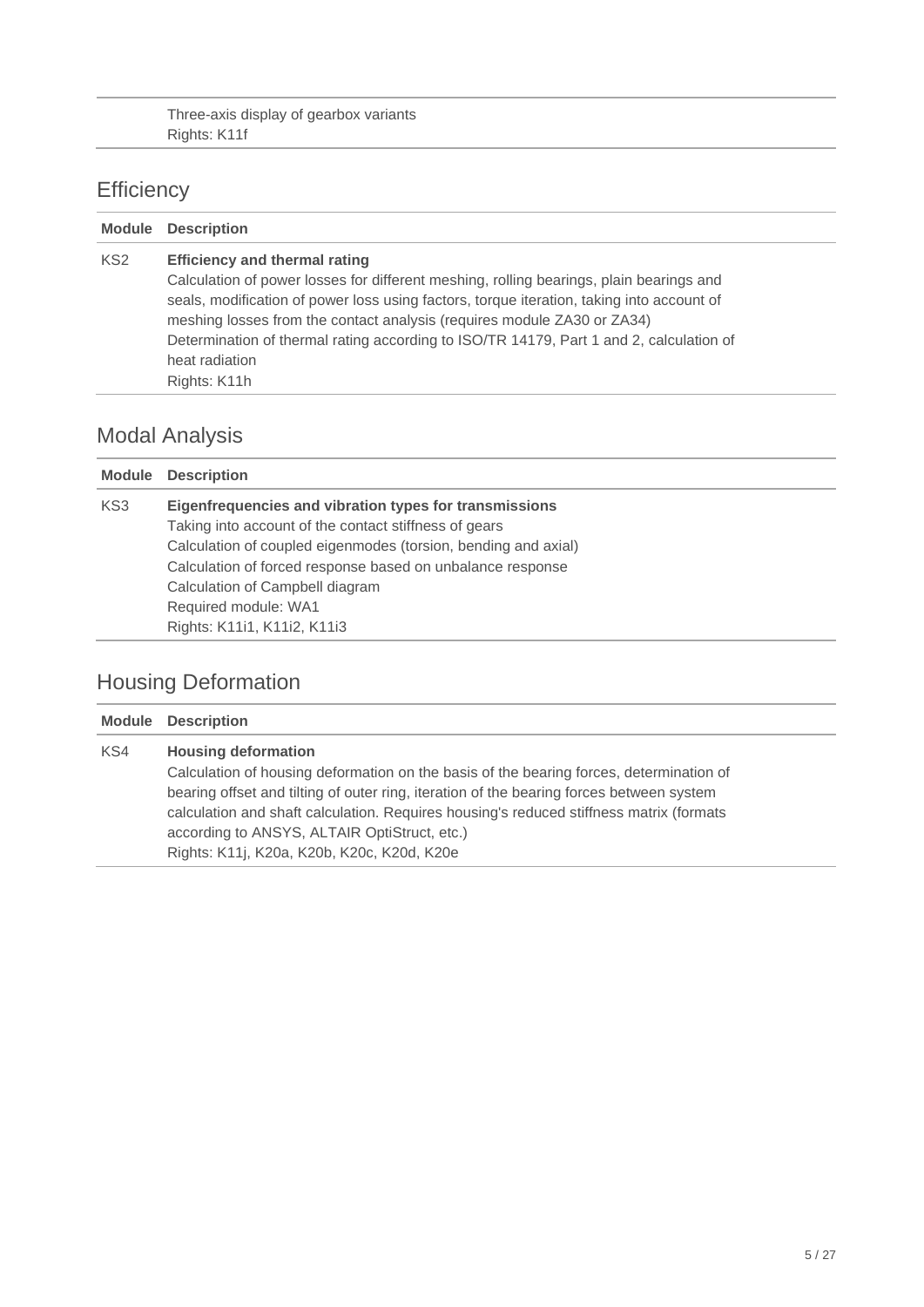# <span id="page-5-0"></span>KISSsoft Base Packages

|            | <b>Module Description</b>                                                                                                               |
|------------|-----------------------------------------------------------------------------------------------------------------------------------------|
| <b>ZPK</b> | <b>Cylindrical gear package</b><br>Calculation of cylindrical gear pairs and single gears                                               |
|            | Calculation of geometry, control measurements (DIN 3960, DIN 3962, DIN 3963 or DIN<br>58400)                                            |
|            | Tolerances as specified in updated ISO 1328-1,2:2020                                                                                    |
|            | Reference profiles according to DIN 867, JIS 1701-1, deep tooth forms and short cut                                                     |
|            | toothing, machining addition, grinding of tooth root                                                                                    |
|            | Strength calculation for a cylindrical gear, either as specified in ISO 6336 (module ZA10),                                             |
|            | DIN 3990 (module ZA11), AGMA 2001 (module ZA12), VDI 2545 (module ZA17), VDI                                                            |
|            | 2736 (module ZA21) or GOST 21354-87 (module ZA22)                                                                                       |
|            | Input of speed for epicyclic gears configuration                                                                                        |
|            | Calculation of tooth friction and power loss according to Niemann                                                                       |
|            | Flash temperature progression                                                                                                           |
|            | Calculation and 2D and 3D display of the tooth form for external and internal toothing                                                  |
|            | Scuffing according to DIN 3990 and ISO/TS 6336-20/21                                                                                    |
|            | Micropitting according to ISO/TS 6336-22 (Method B)                                                                                     |
|            | Input of an individual tooth flank modification per tooth                                                                               |
|            | Generation of variants for modifications                                                                                                |
|            | Arc of circle and spline approximation for 2D export (requires module CA1)<br>Extended 2D and 3D display of the tooth form (module ZY1) |
|            | Tip shortening for involute or imported tooth forms                                                                                     |
|            | Animation of meshing gears, simultaneous display of more than one machining step,                                                       |
|            | measuring function in the graphic, function for saving data for $A - B$ comparison,                                                     |
|            | collision check, marking of contact point, marking of collision                                                                         |
|            | Manual input of active tip and active root circles in the single gear calculation                                                       |
|            | Output of manufacturing drawings                                                                                                        |
|            | Extensive material database                                                                                                             |
|            | Contains module: ZY1                                                                                                                    |
|            | Rights: Z01, Z01z, Z05i, Z05t, Z05v, Z19e, Z19m                                                                                         |
| <b>WPK</b> | Shafts and bearings standard package                                                                                                    |
|            | Calculation of deformations, including for statically overdetermined systems and line                                                   |
|            | loads                                                                                                                                   |
|            | Shaft rough sizing                                                                                                                      |
|            | 3D display of forces and diagrams of bending during shaft modeling                                                                      |
|            | Mirror shaft                                                                                                                            |
|            | Load a background drawing and display millimeter grid                                                                                   |
|            | Flank line modification (module WA2)<br>Support with rolling bearings, plain bearings or general supports                               |
|            | A shaft strength calculation according to either DIN 743 (module WA6), FKM Guideline                                                    |
|            | (module WA7), Hänchen & Decker (module WA5) or AGMA 6101-F19 and AGMA 6001-                                                             |
|            | F19 (module WA10)                                                                                                                       |
|            | Smith and Haigh diagrams                                                                                                                |
|            | Calculation of rolling bearing rating life (ISO 281, L10) with sizing function                                                          |
|            | Bearing frictional power loss, input of linear bearing stiffness                                                                        |
|            | Extensive bearings database with some internal geometry details                                                                         |
|            | Rights: W01, W01c, W01f, W03a, W15, W51b, W51c                                                                                          |
| <b>MPK</b> | <b>Shaft-hub connections</b>                                                                                                            |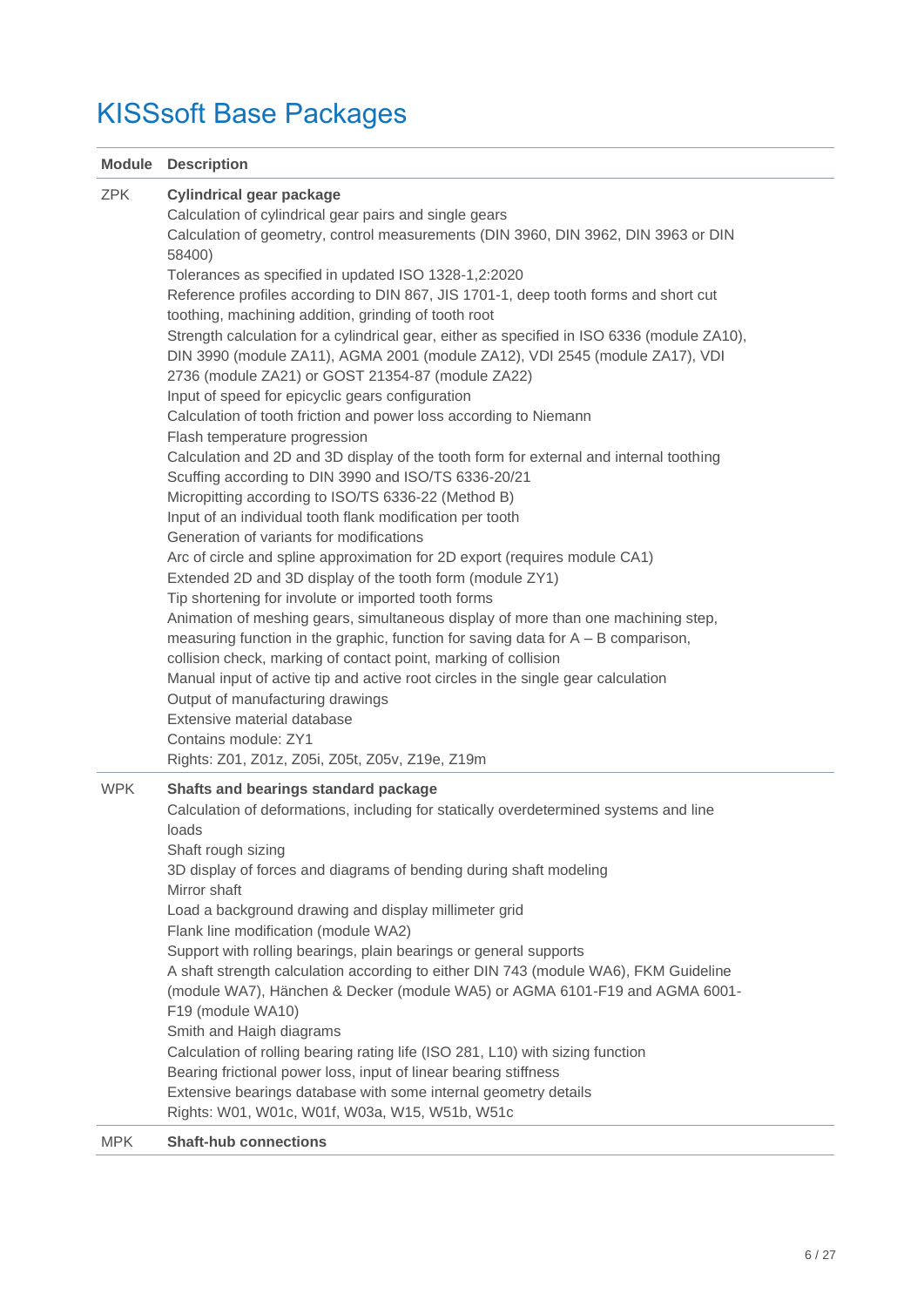|            | Cylindrical interference fit, conical interference fit with diametral tolerances taken into<br>account<br>Key, Woodruff key, multi-spline, polygon<br>Involute splined shafts (DIN 5480, ANSI B92, ISO 4156, DIN 5482 or AGMA 6123-C16)<br>AGMA 6123 with calculation of influence on axis inclination and crowning. Test for ring<br>bursting.<br>Serration splines according to DIN 5481:2019-4<br>Go and no-go gauges according to DIN 5480-15<br>Hirth couplings<br>Bolts and pins<br>Clamped connections according to Roloff/Matek, snap rings<br>Extended 2D and 3D display of the tooth form (module ZY1)<br>Contains module: ZY1<br>Rights: M01a, M01x, M01b, M01c, M02a, M02b, M02c, M02d, M02e, Z09, M03a, M05,<br>M06, Z05i and Z05n |
|------------|-------------------------------------------------------------------------------------------------------------------------------------------------------------------------------------------------------------------------------------------------------------------------------------------------------------------------------------------------------------------------------------------------------------------------------------------------------------------------------------------------------------------------------------------------------------------------------------------------------------------------------------------------------------------------------------------------------------------------------------------------|
| <b>SPK</b> | Bolt calculation according to VDI 2230, Sheet 1, 2015 and Sheet 2, 2014<br>Single bolt with axial and shearing force<br>Cylindrical flange connection<br>General connections with user-defined hole pattern (Sheet 2)<br>Calculation according to input FEM results (Sheet 2)<br>Taking into account of temperature differences<br>Rights: M04, M04a, M04b                                                                                                                                                                                                                                                                                                                                                                                      |
| <b>APK</b> | Elements for gearbox with shifting elements<br>Friction clutches according to VDI 2241:1982<br>Synchronization as specified by Borg/Warner<br>Enables either time or force to be calculated for gear shifting<br><b>Rights: A10, A20</b>                                                                                                                                                                                                                                                                                                                                                                                                                                                                                                        |
| <b>FPK</b> | <b>Springs</b><br>Tension springs, compression springs (cylindrical and conical compression springs), disc<br>springs (DIN EN 16984:2017, DIN EN 16983:2017 with internal or external slots), leg<br>springs, torsion bars<br>Tolerance standards for wire diameters (DIN EN 10218:2012, DIN EN 10270-3:2012)<br>Rights: F01, F02, F03, F04, F05, F06                                                                                                                                                                                                                                                                                                                                                                                           |
| <b>LKK</b> | Load spectrum generator<br>Load spectrum generation from time series for gears, shafts and bearings<br>"Simple counting" for generating a load spectrum without taking into account alternating<br>torques<br>"Rainflow counting" for generating a load spectrum from time series with alternating<br>torques for gears<br>Rights: K19, K19a                                                                                                                                                                                                                                                                                                                                                                                                    |
| <b>RPK</b> | V-belts, toothed belts and chains<br>Strength and sizing of belt and chain length, roller diameter, center distance, number of<br>belts, with or without tensioning pulley<br>Rights: Z90, Z91, Z92                                                                                                                                                                                                                                                                                                                                                                                                                                                                                                                                             |
| <b>LPK</b> | <b>Stress analysis with local stresses</b><br>Calculation according to FKM Guideline 2020, 7th edition<br>Taking into account of the supporting effect for fatigue and static load<br>For calculation of safety factor and service life on basis of an external FEM calculation<br>Rights: K12                                                                                                                                                                                                                                                                                                                                                                                                                                                  |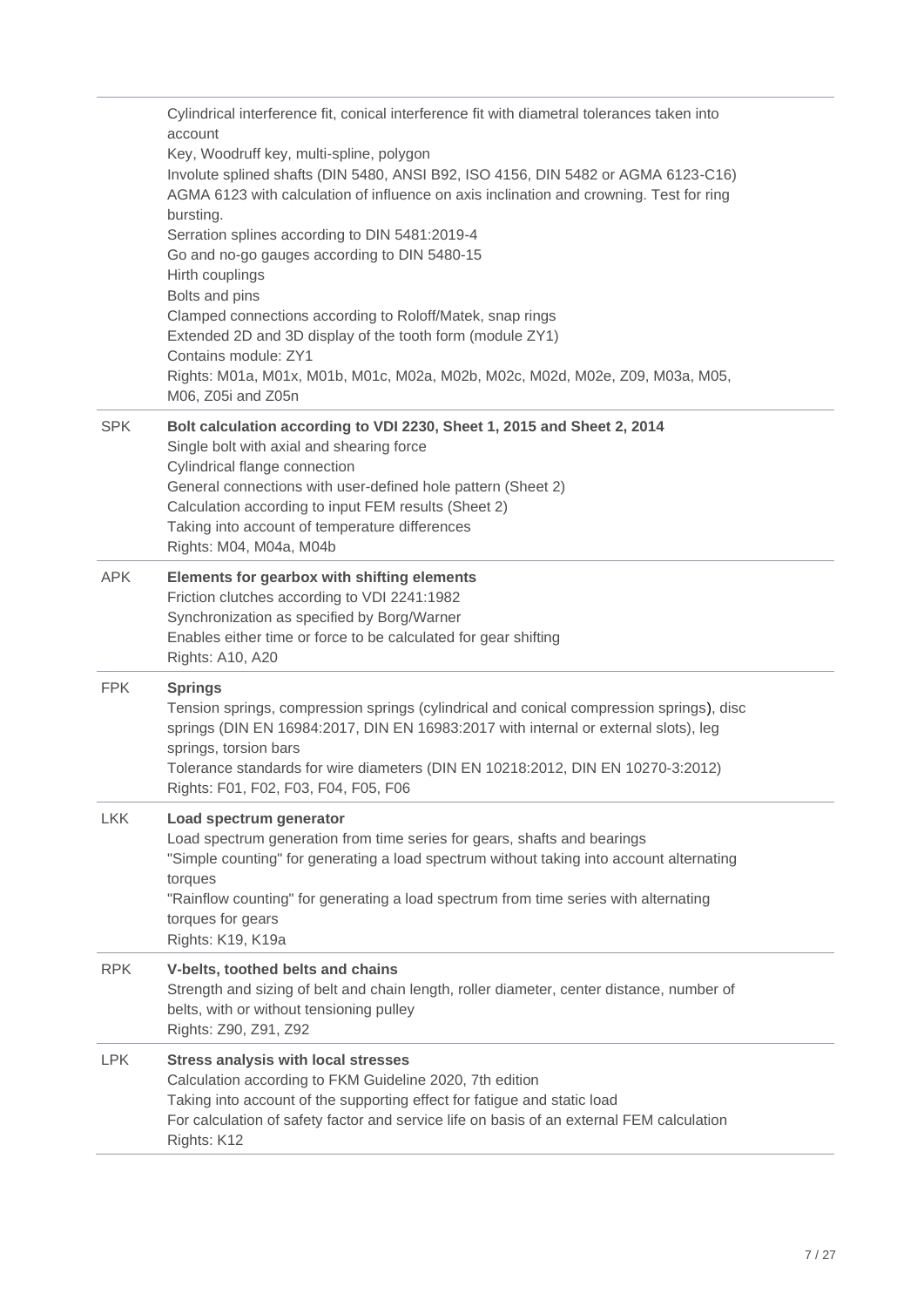| <b>VPK</b> | Linear drive trains and spindle drives<br>Calculation, according to Roloff/Matek, of safety against buckling, contact stress and<br>more, for tightening and loosening<br>Rights: K15 |
|------------|---------------------------------------------------------------------------------------------------------------------------------------------------------------------------------------|
| <b>TPK</b> | <b>Chain of tolerances</b><br>Maximum and minimum size analysis, expected values, tolerances according to ISO/own<br>input<br>Rights: K10                                             |
| <b>RCK</b> | <b>Hardness conversion</b><br>Hardness conversion according to DIN EN ISO 18265: 2014<br>from and to HB, HRC, HV, Rm, etc.<br>Rights: K09                                             |
| <b>HPK</b> | <b>Hertzian pressure</b><br>Calculation of Hertzian pressure for rollers, balls and planes<br>Rights: K14                                                                             |

## <span id="page-7-0"></span>Base Packages Gearbox

| <b>Module Description</b>                    |
|----------------------------------------------|
| KPK-G Module ZPK, WPK, MPK, TPK, HPK and RCK |

## <span id="page-7-1"></span>Base Packages Complete

|     | <b>Module Description</b>                                                 |
|-----|---------------------------------------------------------------------------|
| KPK | Module ZPK, WPK, MPK, SPK, APK, FPK, LKK, RPK, LPK, TPK, HPK, VPK and RCK |

## <span id="page-7-2"></span>KISSsoft Expert Modules for Gears

## <span id="page-7-3"></span>Cylindrical Gears

### <span id="page-7-4"></span>Configuration/Gear sizing

| <b>Module</b>   | <b>Description</b>                                                                                                                                                                                                                                                                                   |
|-----------------|------------------------------------------------------------------------------------------------------------------------------------------------------------------------------------------------------------------------------------------------------------------------------------------------------|
| ZA <sub>1</sub> | Planetary gears, three gears, four gears<br>Rights: Z01a, Z19g                                                                                                                                                                                                                                       |
| ZA <sub>2</sub> | Rack<br>Rights: Z01b                                                                                                                                                                                                                                                                                 |
| ZA3             | Rough sizing of macrogeometry<br>for gear pairs and planetary gear stages<br>Sizing according to required safeties, determination of the center distance and facewidth<br>for solutions with the same torque capacity, display of multiple variants, specification of<br>total weight<br>Rights: Z03 |
| ZA4             | Fine sizing of macrogeometry                                                                                                                                                                                                                                                                         |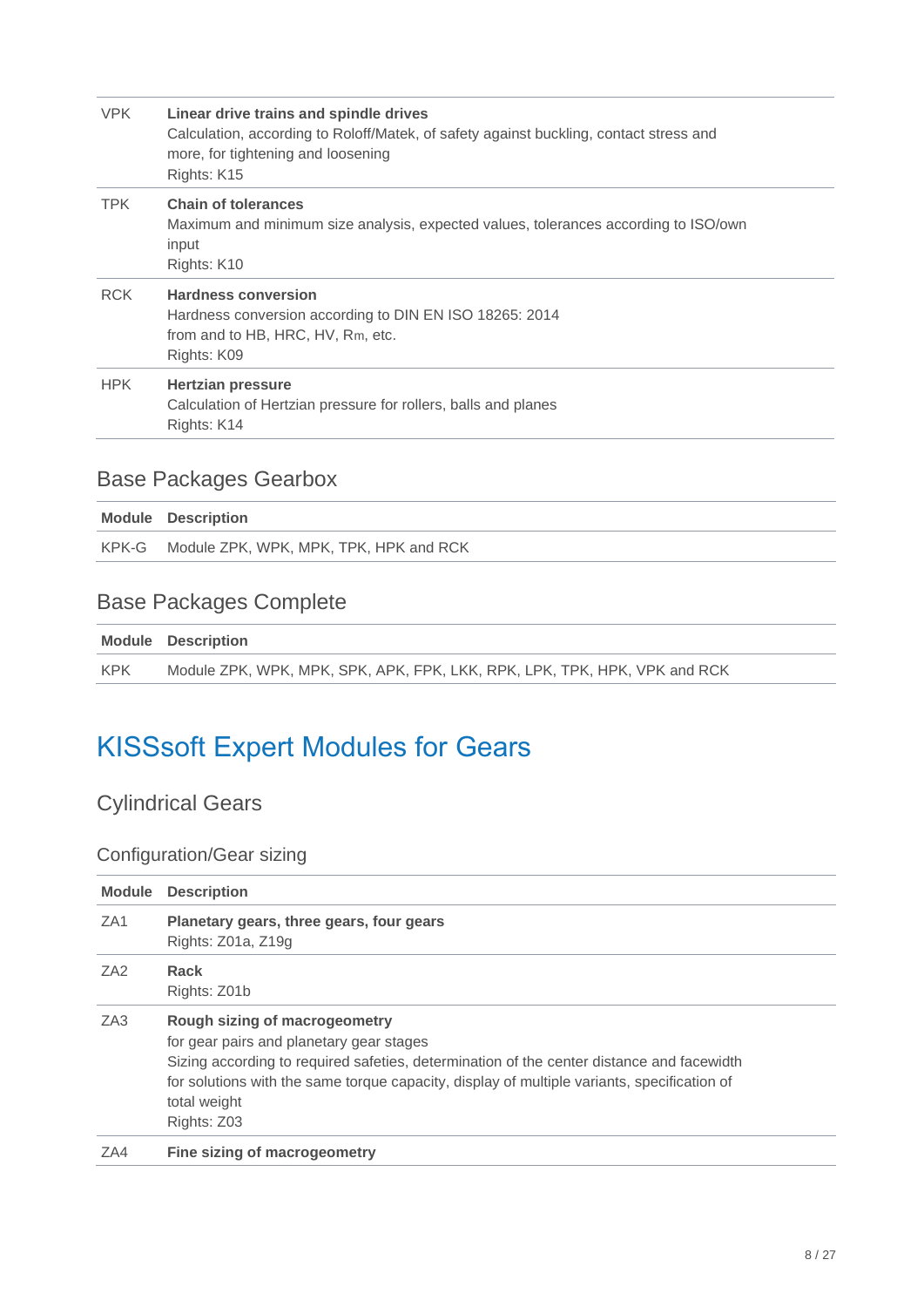|                 | for gear pairs and planetary gear stages, three gears, and four gears<br>Variation of the module, number of teeth, profile shifts, pressure angle, etc.<br>Calculation of all executable variants, taking into account the installation constraints<br>Automatic sizing of deep tooth forms (requires module ZA5)<br>Calculation of transmission error for all variants (requires module ZA30)<br>Specification of cutter and pinion-type cutter lists per gear<br>All solutions are classified on the basis of different criteria<br>Display of results in tables and graphics<br>Rights: Z04, Z04a                                                                                                                                                                                                                                                                                                                                                                                   |
|-----------------|----------------------------------------------------------------------------------------------------------------------------------------------------------------------------------------------------------------------------------------------------------------------------------------------------------------------------------------------------------------------------------------------------------------------------------------------------------------------------------------------------------------------------------------------------------------------------------------------------------------------------------------------------------------------------------------------------------------------------------------------------------------------------------------------------------------------------------------------------------------------------------------------------------------------------------------------------------------------------------------|
| ZA <sub>5</sub> | <b>Sizing functions and special calculations</b><br>Sizing of profile shift using different criteria<br>Calculation of the profile shift and tooth thickness allowances from the measured tooth<br>geometry, pre-machining tools with grinding stock, topping tools<br>Sizing of the reference profile for a required transverse contact ratio<br>Rough sizing of modifications (microgeometry), tip and root relief (linear, progressive and<br>logarithmical), crowning and helix angle modification sizing, taking into account axis<br>inclinations as specified in ISO 6336-1, Annex B or in ISO 6336-1, Annex E (requires<br>module ZA35)<br>Report for tolerances according to ISO 1328, DIN 3961, DIN 58405, BS 436, AGMA 2001<br>or AGMA 2015<br>Calculation with manufacturing profile shift<br>Sizing of center distance to take into account balanced specific sliding<br>Profile and tooth trace diagrams (K diagrams)<br>Rights: Z01x, Z15, Z19a, Z19d, Z19h, Z19l, Z19n |
| ZA <sub>6</sub> | Profile modifications with grinding worms and dressing wheels<br>Calculation of profile modifications on the basis of the geometry of the dressing disc<br>Includes the grinding worms/dressing wheels present in a user-defined file<br>Display of the grinding worms/dressing wheels that are suitable for the toothing<br>Rights: Z19j                                                                                                                                                                                                                                                                                                                                                                                                                                                                                                                                                                                                                                              |
| ZA7             | <b>Asymmetrical gears</b><br>Calculation of the asymmetric tooth form for all cylindrical gear configurations<br>Strength calculation according to ISO 6336 (requires module ZA10), VDI 2545 (requires<br>module ZA17) or VDI 2736 (requires module ZA21)<br>Sizing of root rounding on a tool with different radii<br>Rights: Z01y                                                                                                                                                                                                                                                                                                                                                                                                                                                                                                                                                                                                                                                    |
| ZA9             | <b>Double pinions</b><br>Kinematics as a double pinion in a four-gear chain (requires module ZA1)<br>Check for collisions<br>Sizing of center distances (requires module ZA4)<br>Rights: Z01c                                                                                                                                                                                                                                                                                                                                                                                                                                                                                                                                                                                                                                                                                                                                                                                          |

### <span id="page-8-0"></span>Strength Calculation Methods

|                  | <b>Module Description</b>                                                          |
|------------------|------------------------------------------------------------------------------------|
| ZA <sub>10</sub> | Strength according to ISO 6336: 2019 and ISO 6336: 2006 (replaced)<br>Rights: Z02a |
| ZA <sub>11</sub> | Strength according to DIN 3990: 1987<br>Rights: Z02                                |
| <b>ZA12</b>      | Strength according to AGMA 2001 and AGMA 2101                                      |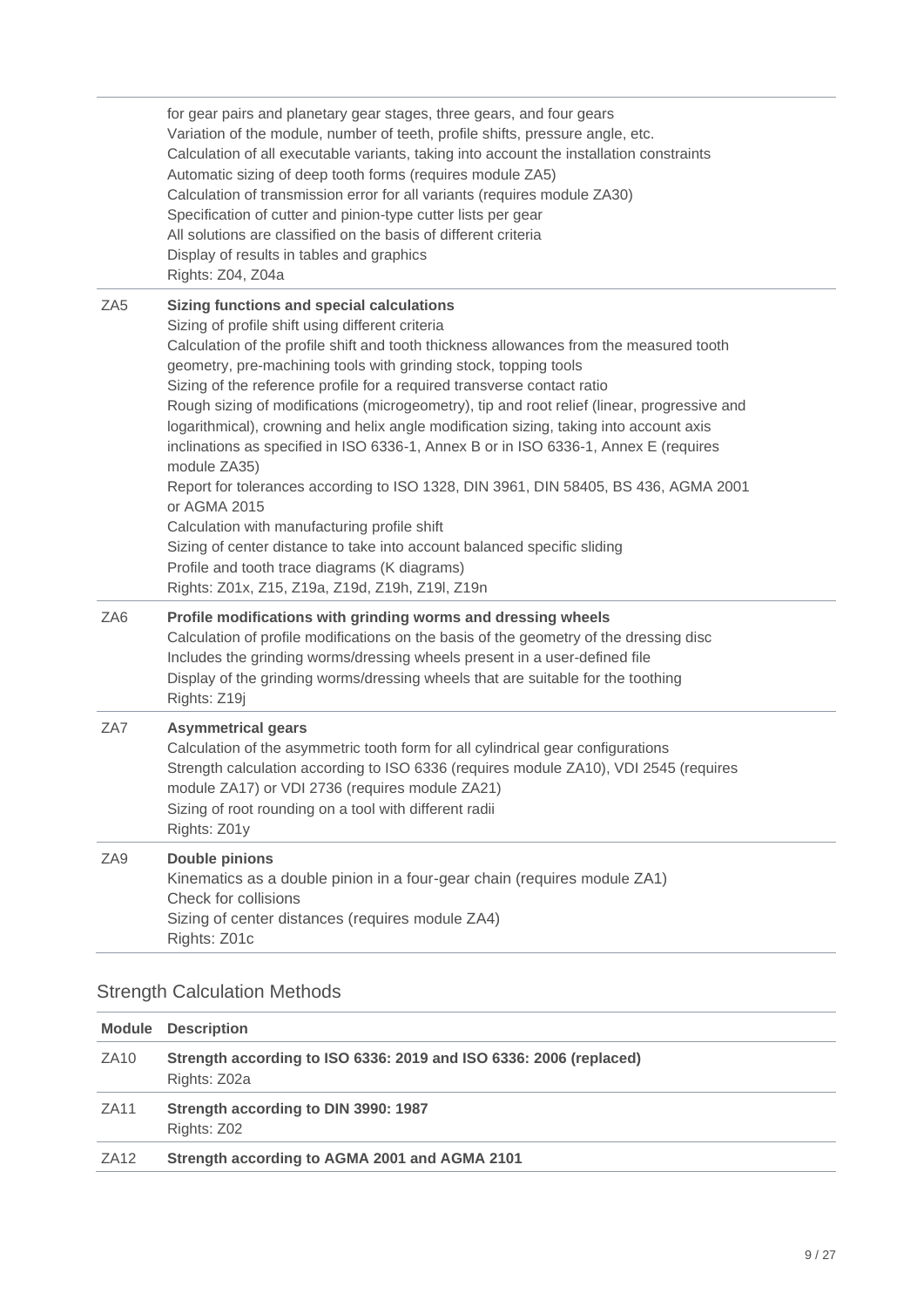|                  | Rights: Z13                                                                                                                                                                                                                                                               |
|------------------|---------------------------------------------------------------------------------------------------------------------------------------------------------------------------------------------------------------------------------------------------------------------------|
| <b>ZA13</b>      | Strength according to VDI 2737: 2016<br>Tooth root load capacity of internal gears with influence of gear rim thickness<br>Rights: Z23                                                                                                                                    |
| ZA15             | <b>Graphical method</b><br>for tooth root stress calculation<br>Rights: Z19i                                                                                                                                                                                              |
| ZA16             | <b>Strength according to AGMA 925: 2003</b><br>Lubrication gap and flash temperature curve according to AGMA<br>Rights: Z19k                                                                                                                                              |
| ZA17             | Strength according to VDI 2545: 1981<br>Wear calculation with safety against shearing according to Fürstenberger<br>Rights: Z14                                                                                                                                           |
| <b>ZA18</b>      | <b>Static strength</b><br>for plastics and metal<br>Rights: Z02x                                                                                                                                                                                                          |
| ZA19             | Strength according to BV-RINA and DNV standards<br>BV-RINA for military vessels, RINA 2010 for commercial vessels, Lloyds Register: 2013,<br>DNV41.2, DNVGL-CG-0036 (2019)<br>Required module: ZA10<br>Rights: Z02b, Z02d                                                 |
| ZA20             | <b>Strength according to AGMA standards</b><br>AGMA 6011, AGMA 6014, AGMA 6011-J14, AGMA 6004, API 613: 2021 or AGMA 6015<br>Rights: Z13b, Z13c                                                                                                                           |
| <b>ZA21</b>      | Strength according to VDI 2736: 2014<br>For plastics (Sheet 2), wear calculation with safety against shearing according to<br>Fürstenberger<br>Rights: Z14a                                                                                                               |
| ZA22             | Strength according to GOST 21354-87: 1987<br>including manufacturing tolerances and tooth thickness allowances<br>Rights: Z02e                                                                                                                                            |
| ZA <sub>23</sub> | Strength according to ISO 13691: 2001<br>for "high-speed special-purpose gear units"<br>Rights: Z02f                                                                                                                                                                      |
| <b>ZA24</b>      | <b>Tooth root stresses with 2D FEM</b><br>Calculation of tooth root stresses for cylindrical gear pairs (with straight or helical teeth)<br>Calculation with integrated FEM Solver (CM2®) or Code Aster<br>FEM results display in KISSsoft or with Salome<br>Rights: Z38a |

#### <span id="page-9-0"></span>Calculations with Load Distribution

|                  | <b>Module Description</b>                                                   |
|------------------|-----------------------------------------------------------------------------|
| ZA <sub>30</sub> | Contact analysis for cylindrical gears                                      |
|                  | taking into account flank modifications and shaft deformation               |
|                  | Tooth flank fracture according to ISO/TS 6336: 4 2019 (requires module ZZ4) |
|                  |                                                                             |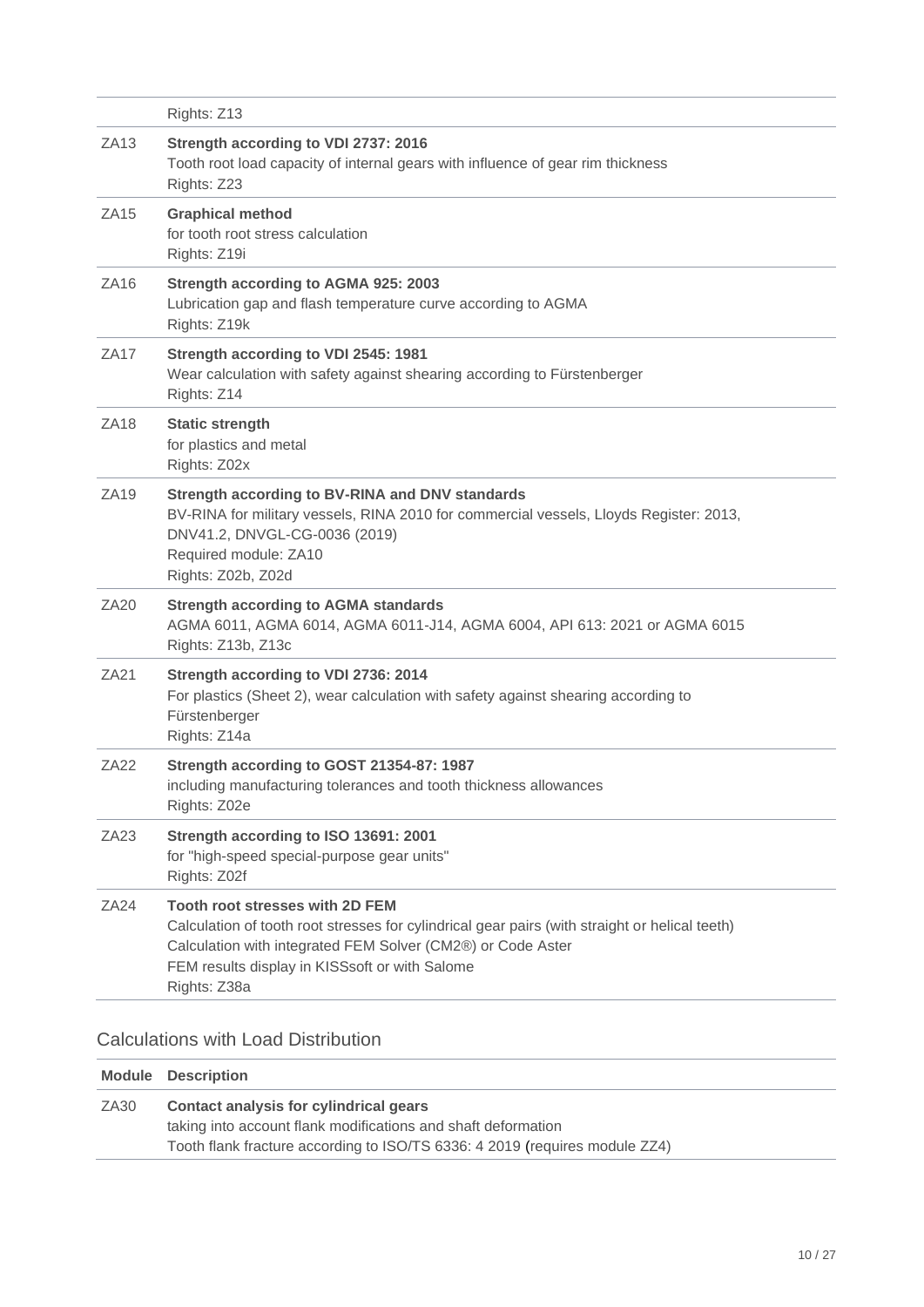|      | Calculation of the excitation force according to FVA-No. 487<br>Calculation of path of contact under load<br>Graphical display of the results in the excitation force, efficiency, forces and stresses<br>groups<br>Calculation and display of Hertzian pressure, contact pattern and tooth root stresses<br>along the actual tooth flank<br>Load-free contact pattern and display of the assembly contact pattern<br>Calculation with conical profile shift<br>Calculation of contact stiffness and transmission error under load, based on the actual<br>tooth form<br>Display of specific sliding, sliding velocity and sliding factors for gears under load from<br>actual tooth form<br>Display of friction power and local heat generation along the meshing<br>Wear calculation for plastic (dry run) and steel (cold wear)<br>Calculation and display of the progression of wear<br>Calculation of safety against micropitting according to ISO/TS 6336: 22<br>Calculation of lubrication gap according to ISO/TS 6336: 22 and AGMA 925 with actual<br>normal force<br>Calculation of power loss and speed across the meshing<br>Rights: Z24, Z25, Z27, Z30, Z31, Z31a, Z32, Z32b, Z32c, Z36, Z39a, Z39b, Z39c, Z39d<br>and K05w |
|------|------------------------------------------------------------------------------------------------------------------------------------------------------------------------------------------------------------------------------------------------------------------------------------------------------------------------------------------------------------------------------------------------------------------------------------------------------------------------------------------------------------------------------------------------------------------------------------------------------------------------------------------------------------------------------------------------------------------------------------------------------------------------------------------------------------------------------------------------------------------------------------------------------------------------------------------------------------------------------------------------------------------------------------------------------------------------------------------------------------------------------------------------------------------------------------------------------------------------------------------|
| ZA34 | <b>Planetary stage contact analysis</b><br>taking into account flank modifications and shaft deformation<br>Floating sun wheel<br>All other functionalities as described in ZA30<br>Rights: Z24, Z25, Z27, Z30, Z31, Z31a, Z32c, Z34, Z36, Z39a, Z39b, Z39c, Z39d, K05w                                                                                                                                                                                                                                                                                                                                                                                                                                                                                                                                                                                                                                                                                                                                                                                                                                                                                                                                                                  |
| ZA33 | Fine sizing of microgeometry for cylindrical gears<br>for cylindrical gear pairs and planetary gear stages<br>Microgeometry parameters can be combined and modified<br>Cross variations of amounts and coefficients<br>All solutions are classified on the basis of different criteria<br>Graphical display of the results<br>Required module: ZA30 or ZA34<br>Rights: Z33                                                                                                                                                                                                                                                                                                                                                                                                                                                                                                                                                                                                                                                                                                                                                                                                                                                               |
| ZA35 | Face load factor KHbeta according to ISO 6336-1, Appendix E<br>Calculation of gaping and load distribution while taking into account flank modifications<br>and shaft deformation<br>Variation of tolerances with (+/-)fma and (+/-)fhb<br>Results are displayed in graphics and reports<br>Results for individual planets can be output<br>Rights: Z02c                                                                                                                                                                                                                                                                                                                                                                                                                                                                                                                                                                                                                                                                                                                                                                                                                                                                                 |
| ZA36 | <b>Calculation of planet carrier deformation</b><br>Calculation of planet carrier deformation under load, to determine the misalignment of<br>planet wheel axis<br>Geometry definition with parameters or by loading it from STEP files<br>Calculation with integrated FEM Solver (CM2®) or Code Aster<br>FEM results displayed in KISSsoft or with SALOME<br>Required module: ZA35 or ZA34<br>Rights: Z37                                                                                                                                                                                                                                                                                                                                                                                                                                                                                                                                                                                                                                                                                                                                                                                                                               |
| ZA37 | <b>Tooth root stress with 3D FEM</b>                                                                                                                                                                                                                                                                                                                                                                                                                                                                                                                                                                                                                                                                                                                                                                                                                                                                                                                                                                                                                                                                                                                                                                                                     |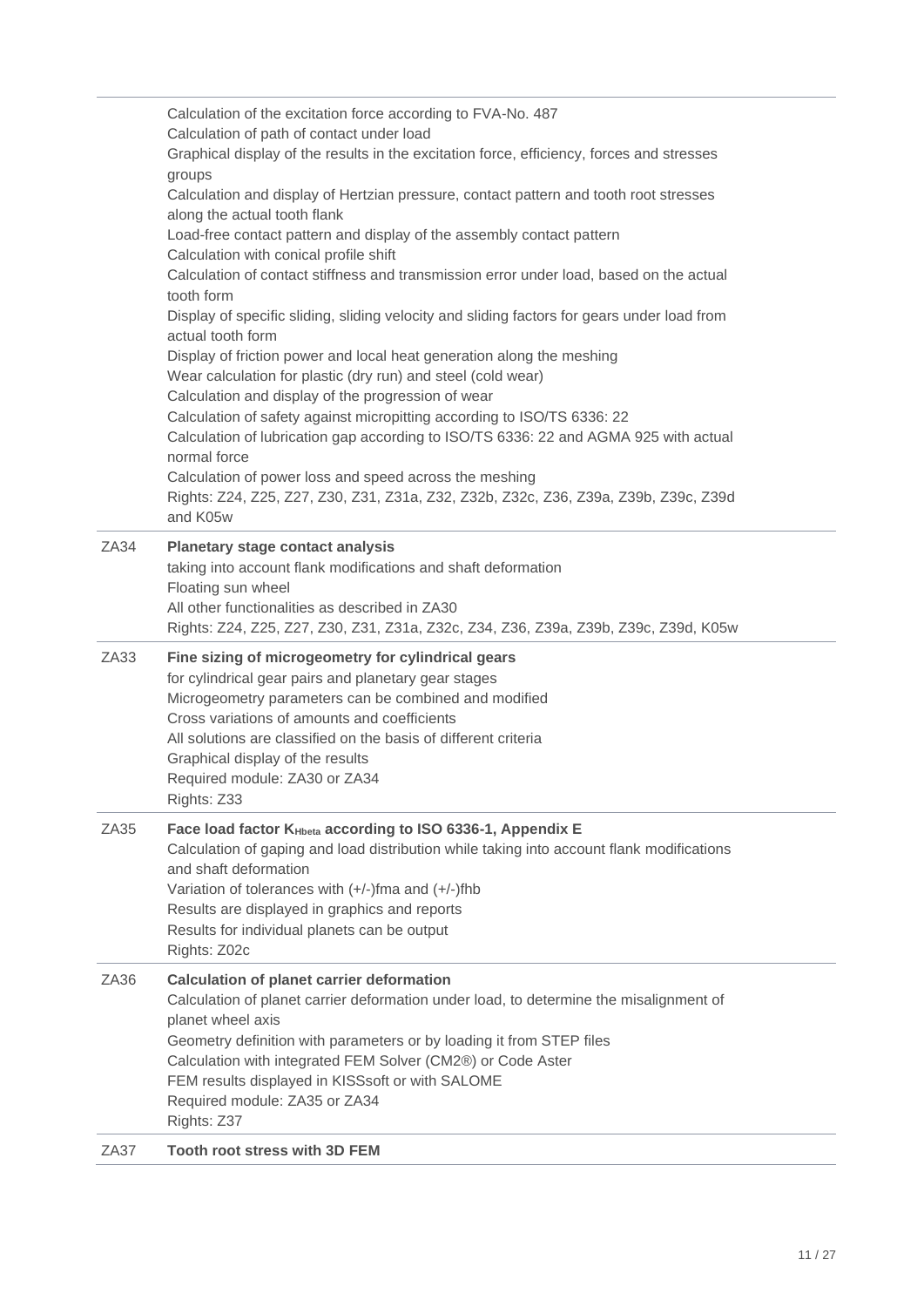|      | Taking into account of the load distribution across the facewidth from the contact analysis<br>Calculation with integrated FEM Solver (CM2®) or Code Aster<br>FEM results display in KISSsoft or with Salome<br>Required module: ZA30, ZA34 or ZA38<br>Rights: Z38b |
|------|---------------------------------------------------------------------------------------------------------------------------------------------------------------------------------------------------------------------------------------------------------------------|
| ZA38 | Contact analysis for asymmetric toothing<br>Contact stiffness according to Weber/Banaschek and Langheinrich<br>Specification of the tooth fixing position M<br>Required module: ZA30 or ZA34 and ZA7<br>Rights: Z32a                                                |

## <span id="page-11-0"></span>Contact Analysis Module Package

|            | <b>Module Description</b> |
|------------|---------------------------|
| <b>KAP</b> | Module ZA30 and ZA34      |
|            |                           |

## <span id="page-11-1"></span>Contact Analysis Module Package Complete

|             | <b>Module Description</b>                          |
|-------------|----------------------------------------------------|
| <b>KAPK</b> | Module ZA30, ZA33, ZA34, ZA35, ZA36, ZA37 and ZA38 |
|             |                                                    |

#### <span id="page-11-2"></span>Master Gears

|      | <b>Module Description</b>       |
|------|---------------------------------|
| ZA40 | Master gears                    |
|      | Master gear sizing and checking |
|      | Rights: Z29                     |
|      |                                 |

## <span id="page-11-3"></span>Gear Pumps

| <b>Module</b>   | <b>Description</b>                                                                                                                                                                                                                                                                                                                                                                           |
|-----------------|----------------------------------------------------------------------------------------------------------------------------------------------------------------------------------------------------------------------------------------------------------------------------------------------------------------------------------------------------------------------------------------------|
| ZB <sub>1</sub> | <b>Gear pumps Basic</b><br>Calculation of the transported volume of oil for gear pumps (without taking return volume<br>into account)<br>for internal and externally geared pumps<br>Cylindrical gears with involute and non-involute tooth forms (requires module ZY2 or ZY7)<br>Can be combined with fine sizing (requires module ZA4)<br>Rights: Z26                                      |
| ZB <sub>2</sub> | <b>Gear pumps Expert</b><br>Calculation and display of pump characteristic during meshing<br>Enclosed volume during meshing (return volume), volume with a critical inflow area,<br>inflow speed at the narrowest point, oil inflow at the entry point, volume under pressure at<br>input, torque on both gears, Hertzian pressure, sliding velocity<br>Required module: ZB1<br>Rights: Z26a |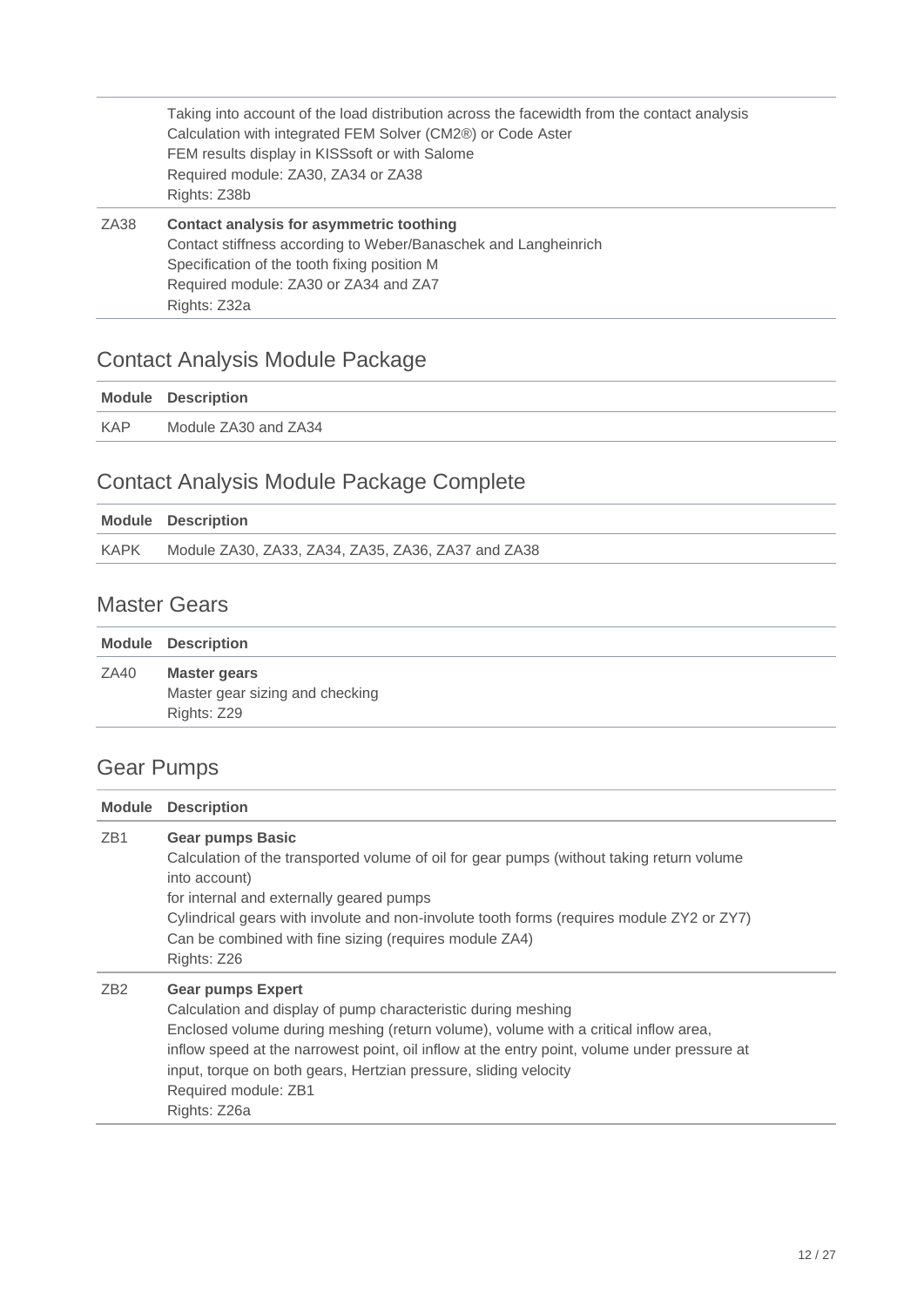#### <span id="page-12-0"></span>Bevel Gears

| <b>Module</b>   | <b>Description</b>                                                                                                                                                                                                                                                                                                                                                                                                                                                                                                             |
|-----------------|--------------------------------------------------------------------------------------------------------------------------------------------------------------------------------------------------------------------------------------------------------------------------------------------------------------------------------------------------------------------------------------------------------------------------------------------------------------------------------------------------------------------------------|
| ZC <sub>1</sub> | <b>Bevel gear geometry</b><br>Geometry according to DIN 3971 and ISO 23509<br>Blank dimensions of straight, helix- or spiral bevel gears<br>Conventional manufacturing process, Klingelnberg or Gleason<br>Conversion of Gleason Dimension Sheets for conical (Gleason) and uniform tooth depth<br>(Klingelnberg, Oerlikon) to DIN 3971 and vice versa<br>Rough sizing macrogeometry<br>Calculation of the involute point<br>Separate verification of the inside and outside tooth form (toe/heel)<br>Rights: Z07, Z07m, Z07s1 |
| ZC10            | Generation of 3D model for bevel gears<br>Straight and helical toothed bevel gears with modifications (apexes not in one point), and<br>bevel gears with spiral teeth and modifications<br>3D model based on the virtual cylindrical gear tooth forms (cylindrical gear involute)<br>Visual examination of the path of contact by rotating either one gear or both<br>Export of 3D model (requires module CB1)<br>Rights: Z07p                                                                                                 |
| ZC2             | Strength according to ISO 10300: 2014 and ISO 10300: 2001 for bevel gears<br>Method B and C<br>Calculation of scuffing for bevel gears according to ISO/TS 10300-20: 2021<br>Rights: Z07e                                                                                                                                                                                                                                                                                                                                      |
| ZC <sub>3</sub> | Strength according to DIN 3991: 1988<br>Rights: Z07g                                                                                                                                                                                                                                                                                                                                                                                                                                                                           |
| ZC4             | <b>Strength according to AGMA 2003-D19</b><br>Calculation of bevel gears strength factor Q<br>Rights: Z07j                                                                                                                                                                                                                                                                                                                                                                                                                     |
| ZC <sub>5</sub> | Strength for bevel gears according to Klingelnberg KN 3030 1.2<br>For palloid and cyclo-palloid manufacturing processes<br>Rights: Z07a                                                                                                                                                                                                                                                                                                                                                                                        |
| ZC <sub>6</sub> | Strength for hypoid gears according to Klingelnberg KN 3030 1.2<br>For palloid and cyclo-palloid manufacturing processes<br>Rights: Z07b                                                                                                                                                                                                                                                                                                                                                                                       |
| ZC7             | Strength according to VDI 2545: 1988<br>Rights: Z07h                                                                                                                                                                                                                                                                                                                                                                                                                                                                           |
| ZC <sub>8</sub> | Static strength for bevel gear pairs and differentials<br>Rights: Z07i                                                                                                                                                                                                                                                                                                                                                                                                                                                         |
| ZC <sub>9</sub> | Strength according to ISO 10300: 2014 for hypoid gears<br>Method B1<br>Calculation of scuffing for hypoid gears according to ISO/TS 10300-20:2021<br>Rights: Z07f                                                                                                                                                                                                                                                                                                                                                              |
| ZC11            | Strength according to DNV 41.2, DNVGL-CG-0036 (2019)<br>Tooth root and flank strength, flank fracture, hardening depth safety<br>Rights: Z07I                                                                                                                                                                                                                                                                                                                                                                                  |
| ZC12            | Fine sizing of macrogeometry for bevel and hypoid gears                                                                                                                                                                                                                                                                                                                                                                                                                                                                        |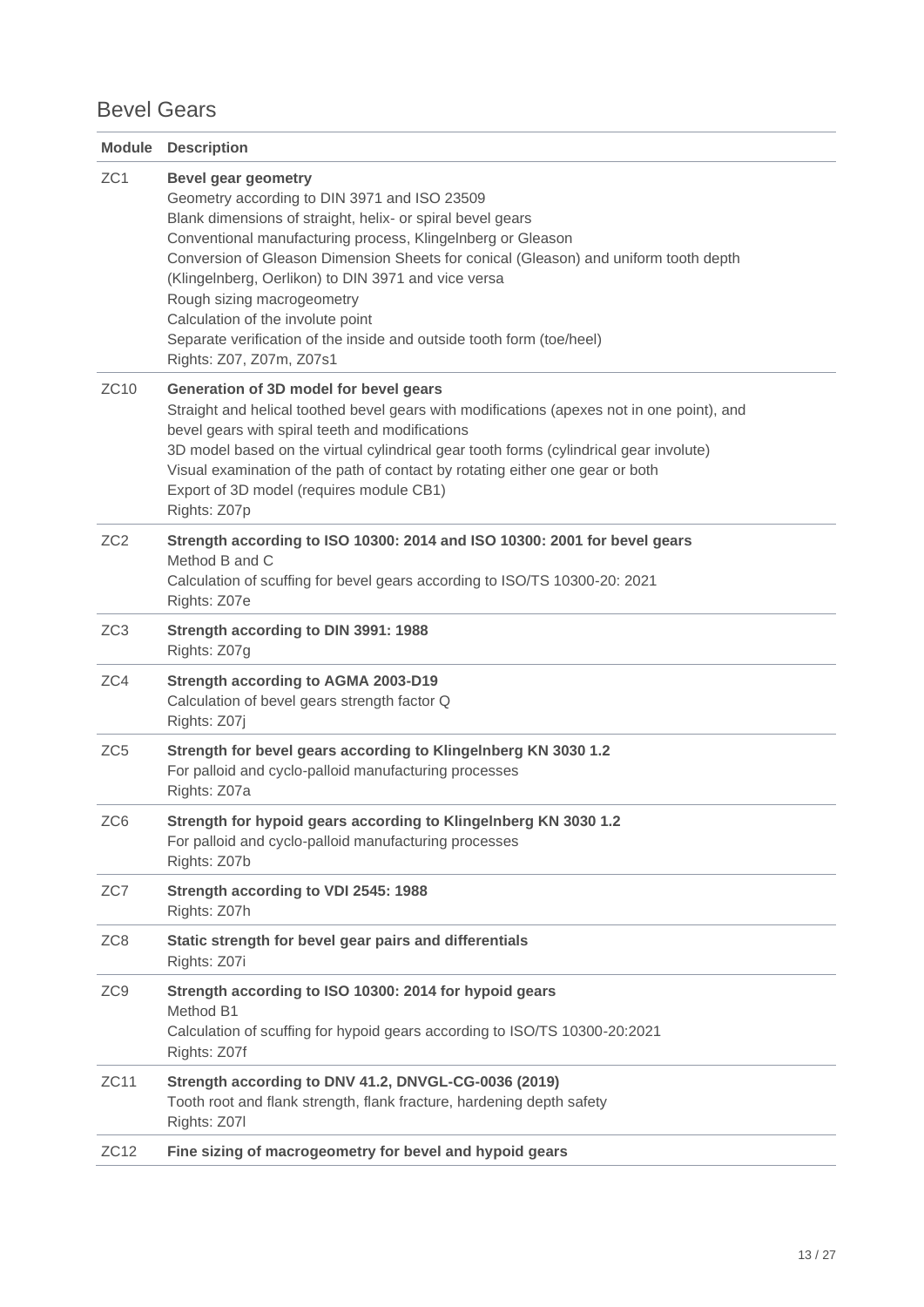|      | Production-specific criteria for forged differential bevel gears<br>Rights: Z07n                                                                                                                                                                                                                                                                                                                                                                                                                                                                                                                                                                                                                                                                                           |
|------|----------------------------------------------------------------------------------------------------------------------------------------------------------------------------------------------------------------------------------------------------------------------------------------------------------------------------------------------------------------------------------------------------------------------------------------------------------------------------------------------------------------------------------------------------------------------------------------------------------------------------------------------------------------------------------------------------------------------------------------------------------------------------|
| ZC13 | Calculation of topological modifications for bevel gears<br>Calculation of topological modification based on measurement grid data<br>Specification of measurement grid data in the format defined by Gleason, Klingelnberg,<br><b>TBevel or Zeiss</b><br>Rights: Z07s3                                                                                                                                                                                                                                                                                                                                                                                                                                                                                                    |
| ZC14 | Sizing of the webbing for differential bevel gears<br>Calculation of the webbing with definition of inside diameter and permissible thrust<br>washer pressure<br>Calculation of the webbing in fine sizing (requires module ZC12)<br>Calculation of the virtual gear on the inside and outside<br>Rights: Z7t                                                                                                                                                                                                                                                                                                                                                                                                                                                              |
| ZC30 | <b>Contact analysis under load</b><br>for bevel gears with straight, helical or spiral teeth<br>Taking into account of microgeometry<br>Graphical display of the results in the excitation force, efficiency, forces and stresses<br>groups<br>Calculation of contact lines, transmission error and stress ratios<br>Display of the load-free contact pattern and the assembly contact pattern<br>Calculation of wear<br>Tooth flank fracture according to ISO/DTR 10300-4: 2019 (draft) (requires module ZZ4)<br>Calculation of the misalignment values, VHJ, and axis angle error directly from the shaft<br>deformation<br>Calculation of the excitation force according to FVA-No. 487 1.2.3<br>Rights: Z24, Z25, Z27, Z32c, Z35, Z36, Z39a, Z39b, Z39c, Z39d and K05w |
| ZC33 | Fine sizing of microgeometry for bevel gears<br>for bevel gears with straight, helical or spiral teeth<br>Microgeometry parameters can be combined and modified<br>Cross variations of amounts and coefficients<br>Graphical display of the results<br>Required module: ZA30 or ZA34<br>Rights: Z7o                                                                                                                                                                                                                                                                                                                                                                                                                                                                        |

## <span id="page-13-0"></span>Worms (Globoid)

| Module           | <b>Description</b>                                                                                                                                                                                                                                                       |
|------------------|--------------------------------------------------------------------------------------------------------------------------------------------------------------------------------------------------------------------------------------------------------------------------|
| ZD <sub>1</sub>  | Worm gear geometry<br>for cylindrical worms and globoid worm gears<br>Geometry according to ISO 14521 and DIN 3975<br>Control measurements for worms (measurement over 3 pins) and worm gears<br>(measurement over balls)<br>Worm sizing with tool module<br>Rights: Z08 |
| ZD <sub>10</sub> | Generation of the 3D model for worms and globoid worm gears<br>For flank forms ZA, ZI and ZN, ZC, ZK<br>Visual examination of the path of contact by rotating either one gear or both<br>Export of 3D model (requires module CB1)<br>Rights: Z08p, Z8s                   |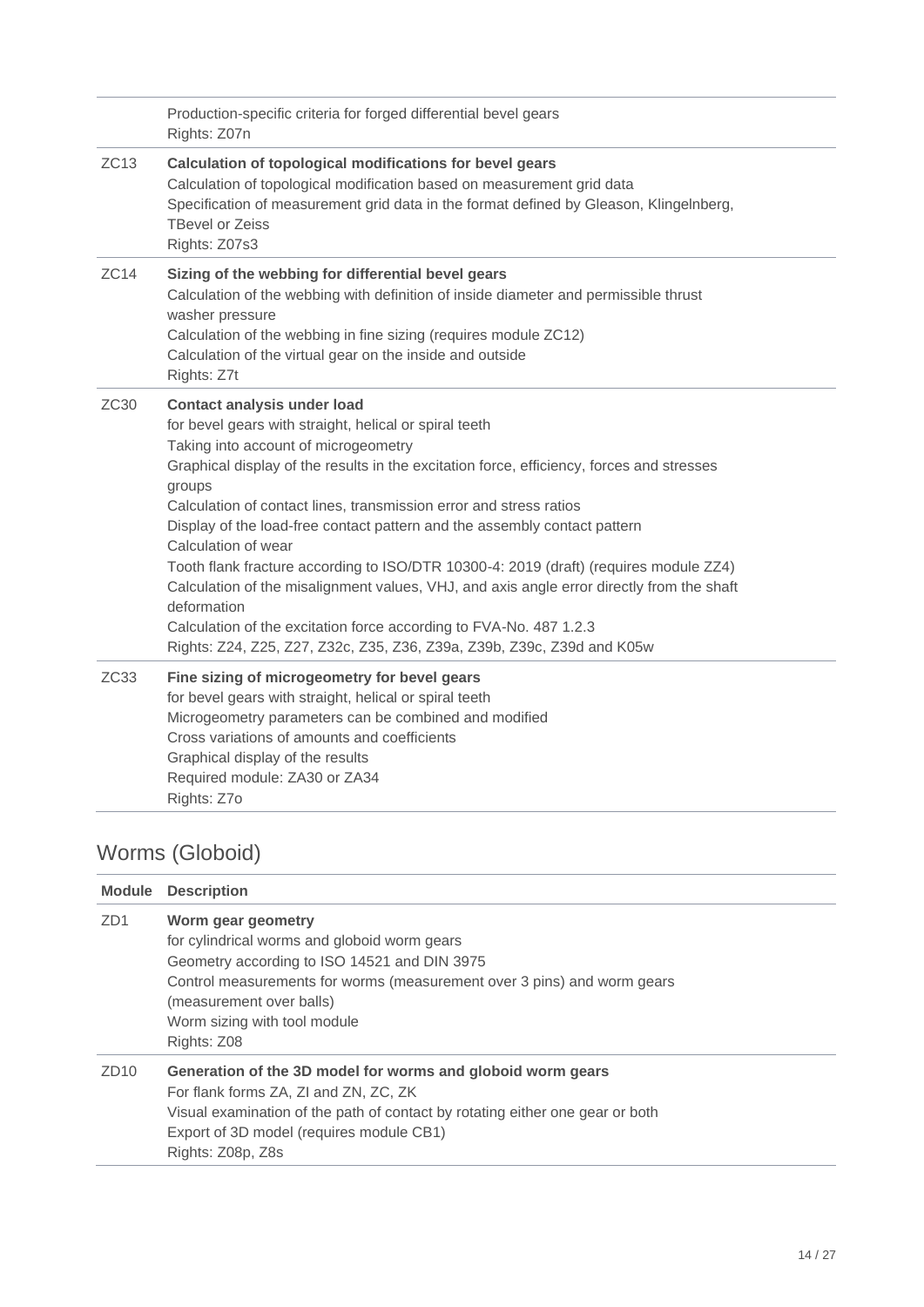| ZD <sub>2</sub> | Strength according to ISO/TR 14521: 2010<br>Rights: Z08b                                                   |
|-----------------|------------------------------------------------------------------------------------------------------------|
| ZD <sub>3</sub> | <b>Strength according to DIN 3996</b><br>DIN 3996: 1998, DIN 3996: 2012 and DIN 3996: 2019<br>Rights: Z08a |
| ZD4             | Strength according to AGMA 6034 and AGMA 6135<br>Rights: Z08c                                              |
| ZD <sub>5</sub> | Fine sizing of macrogeometry for worm gears<br>Rights: Z08n                                                |

## <span id="page-14-0"></span>Crossed Helical Gears or Worms (Cylindrical Worm Wheels)

| <b>Module</b>   | <b>Description</b>                                                                                                                                                                                                                                                                                                                                                                                                                                     |
|-----------------|--------------------------------------------------------------------------------------------------------------------------------------------------------------------------------------------------------------------------------------------------------------------------------------------------------------------------------------------------------------------------------------------------------------------------------------------------------|
| ZE <sub>1</sub> | Geometry of crossed helical gears<br>for cylindrical worms and cylindrical worm wheels<br>Crossed helical gears with external and internal teeth<br>Control measurements for worms (measurement over 3 pins) and worm gears<br>(measurement over balls)<br>Graphical analysis of meshing when shaft angle is not equal to 90° and in multiple section<br>levels<br>Graphical display of specific sliding<br>Collision check<br>Rights: Z17, Z17h, Z17i |
| ZE <sub>2</sub> | Strength according to ISO 6336/Niemann, Hirn method<br>Rights: Z17a                                                                                                                                                                                                                                                                                                                                                                                    |
| ZE <sub>3</sub> | Strength according to VDI 2545 and Hoechst method<br>Rights: Z17b, Z17c                                                                                                                                                                                                                                                                                                                                                                                |
| ZE4             | <b>Static strength</b><br>Bending and shearing for metal and plastic<br>Rights: Z17d                                                                                                                                                                                                                                                                                                                                                                   |
| ZE <sub>5</sub> | Strength for plastic according to VDI 2736 (Sheet 3)<br>Wear calculation according to Pech<br>Rights: Z17e, Z17f                                                                                                                                                                                                                                                                                                                                       |
| ZE <sub>6</sub> | Fine sizing of macrogeometry for crossed helical gears<br>Rights: Z17n                                                                                                                                                                                                                                                                                                                                                                                 |
| ZE7             | Crossed helical gear with rack<br>Rights: Z17g                                                                                                                                                                                                                                                                                                                                                                                                         |
|                 |                                                                                                                                                                                                                                                                                                                                                                                                                                                        |

## <span id="page-14-1"></span>Face Gears

|                 | <b>Module Description</b>                                                                                                                                                                                           |
|-----------------|---------------------------------------------------------------------------------------------------------------------------------------------------------------------------------------------------------------------|
| ZF <sub>1</sub> | Face gears geometry<br>Geometry of cylindrical gear pinions paired with face gears for shaft angle $= 90^{\circ}$ , with no<br>offset<br>2D display with tooth form on the inside, at the center and on the outside |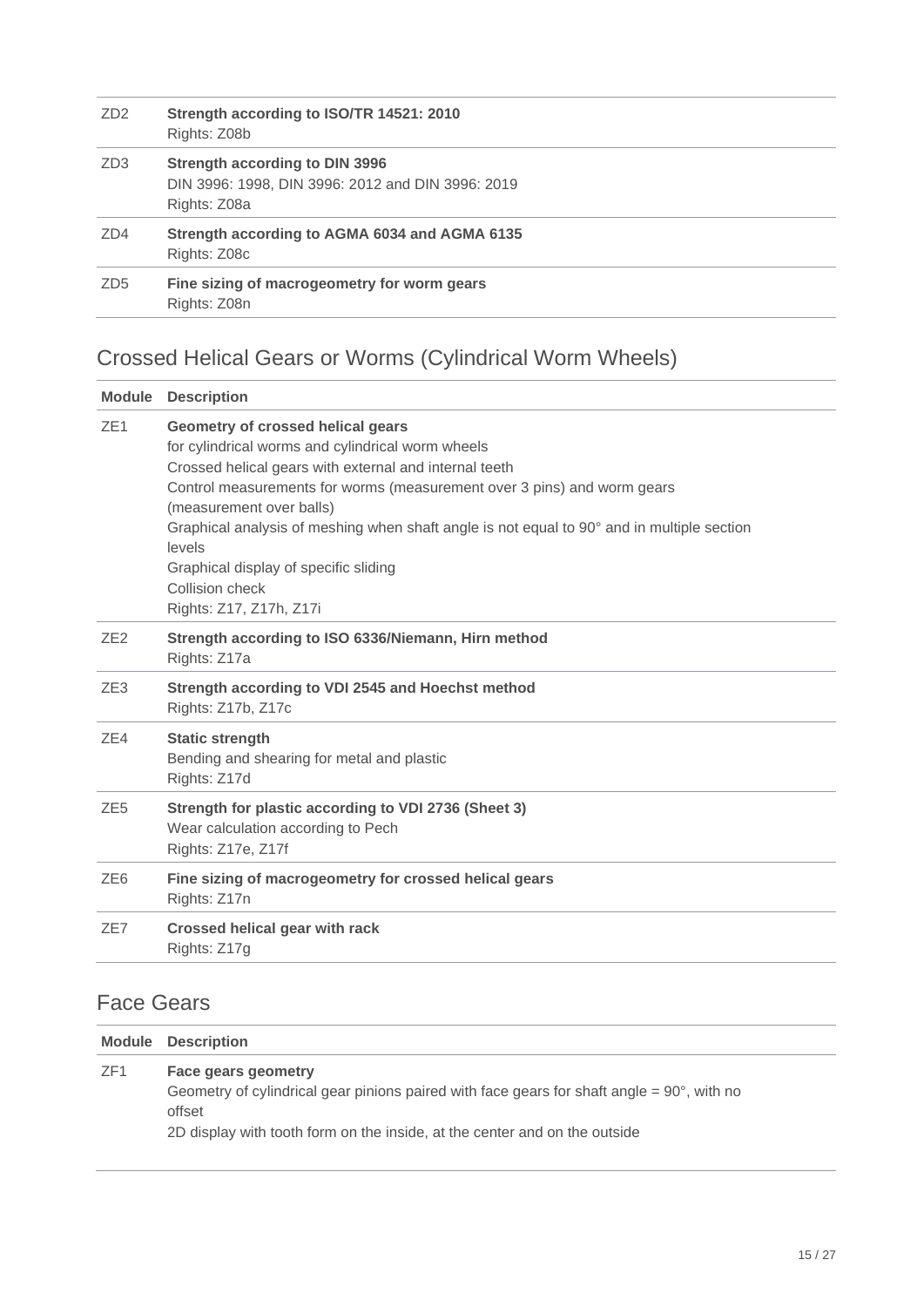The checking of undercut and pointed tooth tip is performed graphically in the 2D view, while tip alteration can be varied to prevent pointed tooth tips (with sizing function) Sizing of optimum facewidth Rights: Z06

| ZF10            | Generation of 3D model for face gears<br>For face gears with offset and any shaft angle<br>Visual examination of the path of contact by rotating either one gear or both<br>Export of 3D model (requires module CB1)<br>Rights: Z06f |
|-----------------|--------------------------------------------------------------------------------------------------------------------------------------------------------------------------------------------------------------------------------------|
| ZF2             | Strength according to ISO 6336 and literature<br>Rights: Z06a                                                                                                                                                                        |
| ZF3             | <b>Strength according to CrownGear/DIN 3990</b><br>Rights: Z06b                                                                                                                                                                      |
| ZF4             | Strength according to ISO 10300, Method B<br>Rights: Z06c                                                                                                                                                                            |
| ZF <sub>5</sub> | Strength according to DIN 3991, Method B<br>Rights: Z06d                                                                                                                                                                             |
| ZF <sub>6</sub> | <b>Static strength</b><br>Rights: Z06e                                                                                                                                                                                               |

#### <span id="page-15-0"></span>Non-Circular Gears

|     | <b>Module Description</b>                                                                                                                                                                                                     |
|-----|-------------------------------------------------------------------------------------------------------------------------------------------------------------------------------------------------------------------------------|
| ZG1 | Non-circular gear geometry<br>Calculation of geometry on the basis of a preset operating pitch line or transmission ratio<br>2D output of tooth form<br>Only in combination with an engineering by KISSsoft AG<br>Rights: Z40 |

### <span id="page-15-1"></span>Beveloid Gears

|                  | <b>Module Description</b>                                                                                                                                                                                                |
|------------------|--------------------------------------------------------------------------------------------------------------------------------------------------------------------------------------------------------------------------|
| ZH <sub>1</sub>  | <b>Beveloid gear geometry</b><br>Only for external toothing<br>Strength calculation using the cylindrical gear strength calculation<br>Profile and tooth trace modifications, e.g. negative crowning etc.<br>Rights: Z50 |
| ZH <sub>10</sub> | Generation of 3D model for beveloid gears<br>Visual examination of the path of contact by rotating either one gear or both<br>Export of 3D model (requires module CB1)<br>Rights: Z50p                                   |

### <span id="page-15-2"></span>Gear Manufacturing

**Module Description**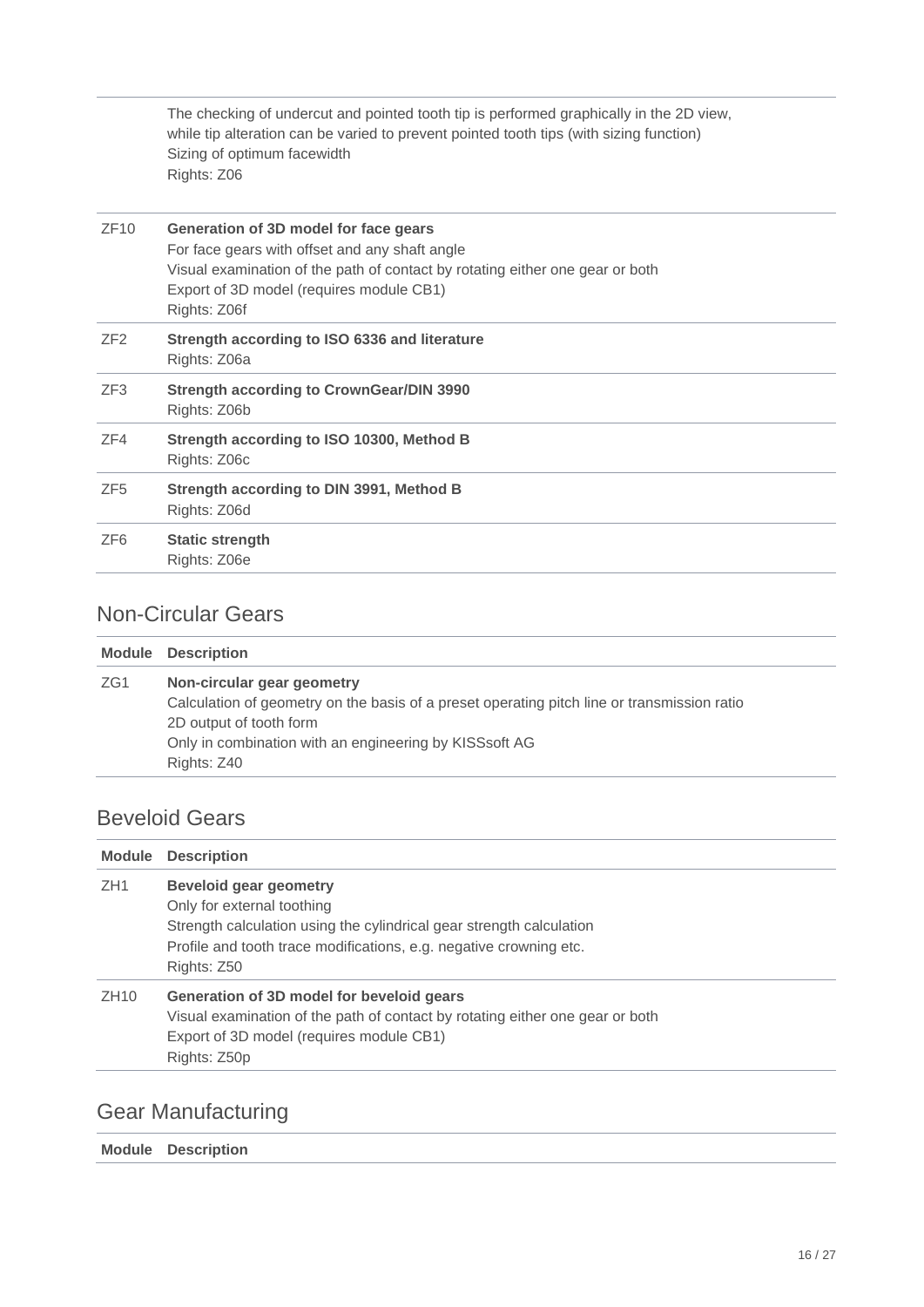| ZM1             | Checking of manufacturability by power skiving<br>Estimation of the collision of the tool and gear, for internal and external toothing<br>Fine sizing of toothing with analysis of the collision risk (requires module ZA4)<br>Taking into account of tool shank<br>Request for offer to supply a tool, from the company Gleason, by sending the gear data<br>Rights: Z19p |
|-----------------|----------------------------------------------------------------------------------------------------------------------------------------------------------------------------------------------------------------------------------------------------------------------------------------------------------------------------------------------------------------------------|
| ZM <sub>2</sub> | Checking of manufacturability by honing<br>Estimation of the collision of the tool and gear, for external toothing<br>Fine sizing of toothing with analysis of the collision risk (requires module ZA4)<br>Request for offer to supply a tool, from the company Gleason, by sending the gear data<br>Rights: Z19h1                                                         |
| ZM3             | Calculation of topological modifications for cylindrical gears<br>Using topological measurement data (from measurement grid) of cylindrical gear tooth<br>flank<br>Requires measurement data in GAMA CMM format<br>For verifying noise excitation from manufactured gears, using the "Design - Manufacture"<br>- Measure" loop (requires module ZA30)<br>Rights: Z19x      |
| ZM4             | <b>Manufacturing allowances</b><br>Twist due to manufacturing for generation grinding, simulation of waviness for flank and<br>profile slope deviation<br>Rights: Z05f, Z05u                                                                                                                                                                                               |

### <span id="page-16-0"></span>Tooth Form Calculation

| <b>Module</b>   | <b>Description</b>                                                                                                                                                                                                                                                                                                                                                                 |
|-----------------|------------------------------------------------------------------------------------------------------------------------------------------------------------------------------------------------------------------------------------------------------------------------------------------------------------------------------------------------------------------------------------|
| ZY1             | <b>Extended tooth form display</b><br>for 2D and 3D graphics. Animation of gears when meshing, simultaneous display of more<br>than one machining step, measuring function in the graphic, function for saving data for A<br>- B comparison, tooth form and tool in normal section, collision check, marking of contact<br>point, marking of collision<br>Rights: Z05x, Z05j, Z05k |
| ZY <sub>2</sub> | Import of tooth form or tool geometry<br>Import of any kind of non-involute tooth shape or tool (e.g. from CAD or 3D gear<br>metrology system or DXF), approximation of the normal vectors<br>Definition of the base tangent length of non-involute tooth forms<br>Rights: Z05a                                                                                                    |
| ZY <sub>3</sub> | <b>Calculation of reference profile from DXF</b><br>For hob cutters and pinion-type cutters, for designing special tools<br>Rights: Z05c                                                                                                                                                                                                                                           |
| ZY4             | <b>Calculation of the paired gear</b><br>Calculation of generated paired tooth form<br>Rights: Z05d                                                                                                                                                                                                                                                                                |
| ZY <sub>5</sub> | <b>Addition for molding</b><br>Compensation for shrinkage, spark gap, modification of pinion-type cutter<br>Rights: Z05e                                                                                                                                                                                                                                                           |
| ZY <sub>6</sub> | <b>Tooth form modifications</b><br>Circle-shaped entry curve, elliptical root rounding radius (cylindrical and bevel gears)                                                                                                                                                                                                                                                        |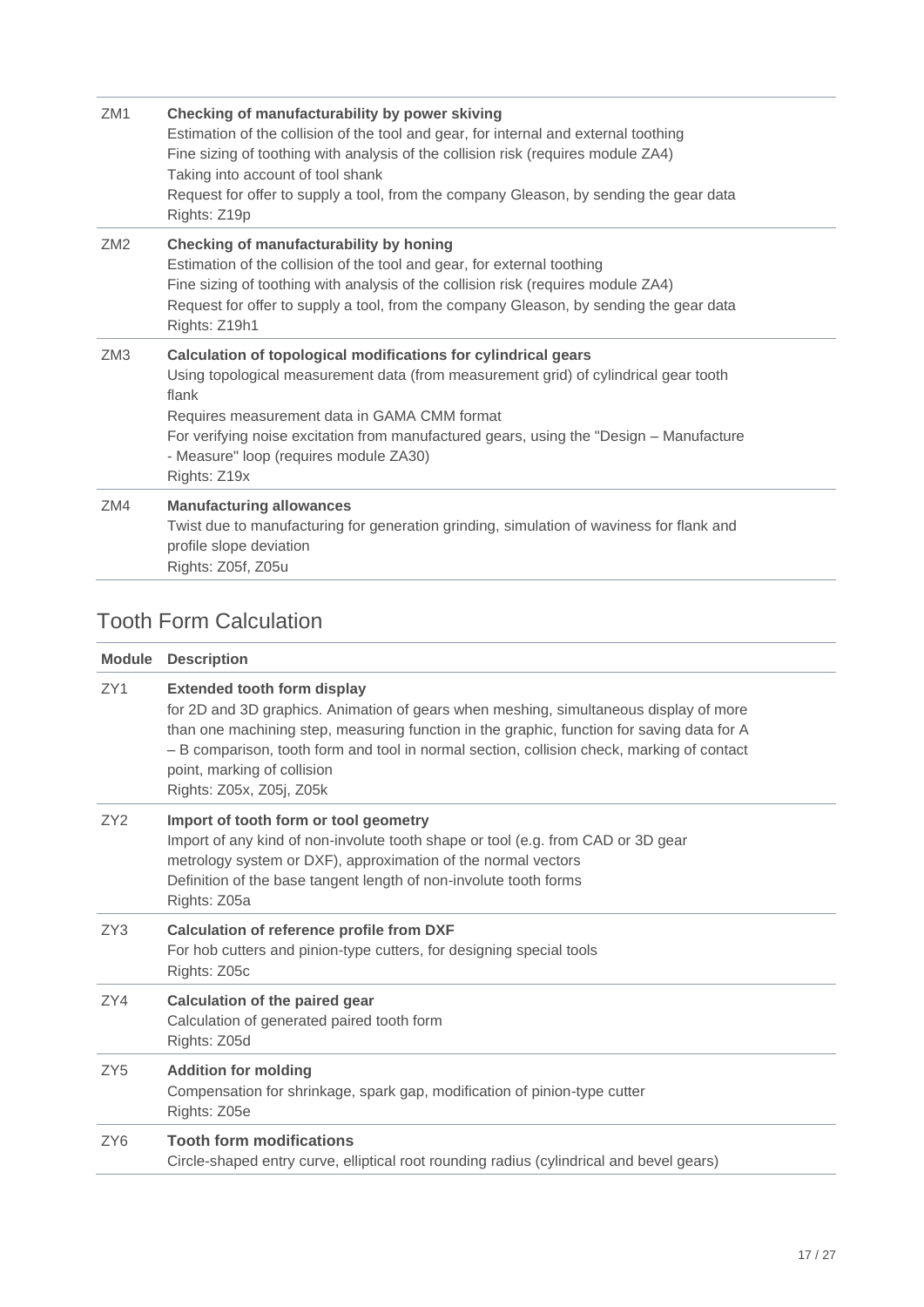Variable tip relief on side I and II for bevel gears Tooth form can be shifted in radial direction per tooth Rights: Z05g, Z05r, Z05s

ZY7 **Cycloid and circular arc teeth** Constructed involute, straight line flank Rights: Z05h, Z05n

#### ZY8 **Tool scaling** Scaling of DXF tool or a tooth form with the gear's normal module Rights: Z05q ZY9 **Elliptical deformation for spur gears** For cylindrical gear pair, gear 1 with elliptically deformed external teeth, gear 2 with circular internal toothing Input of half axis ratio, calculation of the shorter half axis

2D graphic showing elliptically deformed gear 1 meshing with circular gear 2 Rights: Z05p

### <span id="page-17-0"></span>Other Gear-Specific Modules

| <b>Description</b>                                                                                                                                                                                                                                                                                                                                                                                                                                                                               |
|--------------------------------------------------------------------------------------------------------------------------------------------------------------------------------------------------------------------------------------------------------------------------------------------------------------------------------------------------------------------------------------------------------------------------------------------------------------------------------------------------|
| Load spectra and transmittable torque<br>Calculation of transmittable power with and without load spectrum<br>Calculation of service life with and without load spectrum<br>Calculation of safeties with load spectrum (for cylindrical, bevel, and cross helical gears)<br>Taking into account of the direction of rotation of the individual stages, and their load<br>direction (for cylindrical gears)<br>Graphical display of speed and torque classes<br>Rights: Z16, Z16a, Z18, Z18a, K23 |
| <b>Hardening depth</b><br>Proposal of required hardening depth based on Hertzian pressure (for cylindrical gears or<br>bevel gears)<br>Graphical display of the results<br>Rights: Z22                                                                                                                                                                                                                                                                                                           |
| <b>Backlash</b><br>Calculation of backlash after mounting and operating backlash<br>Taking into account of tooth and shaft bending (requires module ZA35)<br>for cylindrical, crossed helical and worm gears<br>Rights: Z12                                                                                                                                                                                                                                                                      |
| Tooth flank fracture for cylindrical and bevel gears<br>For cylindrical gears according to ISO/TS 6336-4<br>For bevel and hypoid gears according to ISO/DTS 10300-4: 2019 (draft) (requires module<br>ZC2 or ZC9)<br>Rights: Z07k                                                                                                                                                                                                                                                                |
| Measurement grid points for topology measurement<br>for flank and root, for cylindrical, bevel and crossed helical gears, worms and globoid<br>worm gears, splines and beveloid gears<br>Output of measurement grid in the formats defined by Gleason and Klingelnberg<br>Required module: CB1<br>Rights: Z05o                                                                                                                                                                                   |
|                                                                                                                                                                                                                                                                                                                                                                                                                                                                                                  |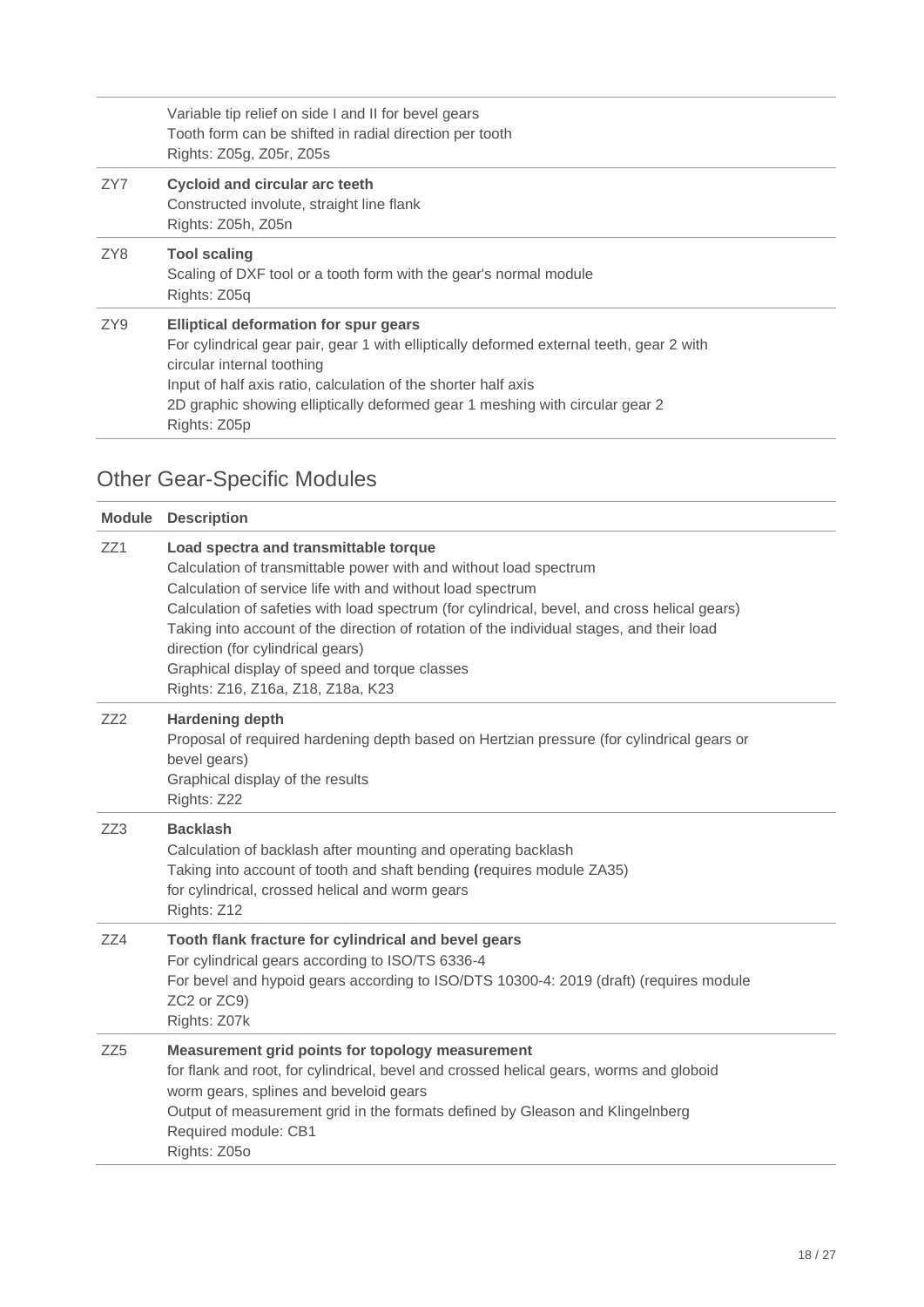| ZZ <sub>6</sub> | <b>Plastic Materials Manager</b><br>Easy way to generate plastic material files (DAT files) based on the material properties<br>and measured test bench data according to VDI 2736-4<br>and VDI 2736 modified (requires module ZA21 or ZE5)<br>Save the new materials directly to the KISSsoft database in the right format for<br>calculations<br>Calculation for dry run<br>Evaluation of pulsator test rig results<br>Rights: K17 |
|-----------------|--------------------------------------------------------------------------------------------------------------------------------------------------------------------------------------------------------------------------------------------------------------------------------------------------------------------------------------------------------------------------------------------------------------------------------------|
| ZZ7             | Normal backlash based on the effective tooth form<br>For all cylindrical gear configurations except for racks<br>Calculation of backlash for each point of contact for pitch, based on the effective tooth<br>form over complete facewidth. For the watch-making industry and for special tooth forms.<br>Specification of the tooth form via cycloid, arc of circle or DXF<br>Rights: Z19v                                          |
| ZZ8             | Special functions for the watch-making industry<br>Import of DXF files in special format for the watch-making industry<br>Dry run for gears<br>Various special functions for very small gears<br>Rights: Z19w                                                                                                                                                                                                                        |

# <span id="page-18-0"></span>KISSsoft Expert Modules for Shafts and Bearings

### <span id="page-18-1"></span>**Shafts**

| <b>Module</b>   | <b>Description</b>                                                                                                                                                                                                                                                                                                                                                                                                                                                                                                                                                                                                                                                                                                       |
|-----------------|--------------------------------------------------------------------------------------------------------------------------------------------------------------------------------------------------------------------------------------------------------------------------------------------------------------------------------------------------------------------------------------------------------------------------------------------------------------------------------------------------------------------------------------------------------------------------------------------------------------------------------------------------------------------------------------------------------------------------|
| WA <sub>1</sub> | Shaft systems and bearing stiffness<br>Definition of shaft systems with several coaxial shafts<br>Taking into account of bearing offset, bearing clearance, thermal expansion, linked<br>shafts, calculation of non-linear bearing stiffness from the internal geometry<br>Calculation with rolling bearing stiffness matrices from SKF Cloud<br>Temperature conditions for inner and outer ring and for rolling body<br>Approximation of internal bearing geometries with optional input of the number of rolling<br>bodies and other data already available from bearing manufacturers<br>Radial bearing can be calculated either with or without an inner or outer ring<br>Rights: W01a, W01b, W03b, W03c, W03d, W05d |
| WA <sub>2</sub> | <b>Flank line modification</b><br>Calculation of longitudinal deformation, load distribution with and without modification<br>Sizing of the optimal flank line modification, gear body deformation taken into account<br>Taking into account of gear body deformation stiffness matrix<br>Rights: W10                                                                                                                                                                                                                                                                                                                                                                                                                    |
| WA3             | <b>Buckling</b><br>for beams and shafts<br>Rights: W13                                                                                                                                                                                                                                                                                                                                                                                                                                                                                                                                                                                                                                                                   |
| WA4             | <b>Critical speeds and frequencies</b><br>Calculation of torsional, bending and longitudinal frequencies<br>Calculation and display of Campbell diagram                                                                                                                                                                                                                                                                                                                                                                                                                                                                                                                                                                  |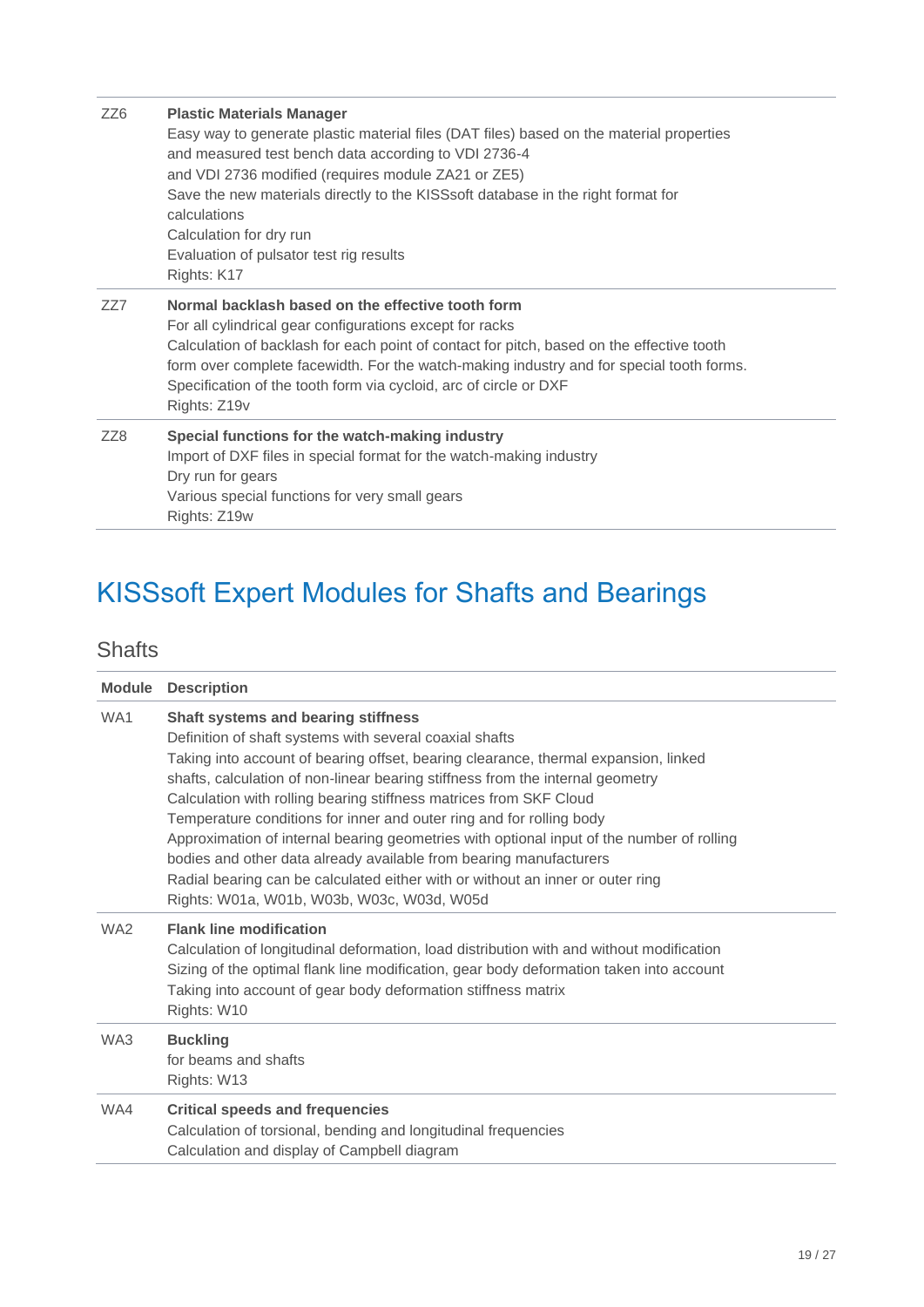|                 | Rights: W04, W04x                                                                                                                                                                                                                                                                                                                                                        |
|-----------------|--------------------------------------------------------------------------------------------------------------------------------------------------------------------------------------------------------------------------------------------------------------------------------------------------------------------------------------------------------------------------|
| WA <sub>5</sub> | Strength according to Hänchen & Decker<br>Shaft sizing based on constant equivalent stress and maximum deformation<br>Rights: W06a                                                                                                                                                                                                                                       |
| WA6             | Strength according to DIN 743, 2012 edition<br>Shaft sizing based on constant equivalent stress and maximum deformation<br>Verification for multiple notches including an input option for FE results according to FVA<br>700 l<br>Rights: W06b, W06r                                                                                                                    |
| WA7             | Strength according to FKM Guideline, 2020 edition<br>Shaft sizing based on constant equivalent stress and maximum deformation,<br>Endurance limit calculation for surface treated parts according to section 5.5<br>Options for coefficient Kf according to sections 4.3.2 and 4.3.3, determination of the core<br>hardness from the tensile strength Rm<br>Rights: W06c |
| <b>WA10</b>     | Strength according to AGMA 6101-F19 and AGMA 6001-F19<br>Rights: W06d                                                                                                                                                                                                                                                                                                    |
| WA8             | Load spectra for shafts and bearings<br>Calculation of shaft limited life and endurance strength<br>Bearing calculation with load spectra<br>Setting of a different temperature for each load bin, affecting the calculation of bearing<br>clearance and service life according to ISO/TS 16281<br>Rights: W01s, W06s, W06t                                              |
| <b>WA11</b>     | <b>Forced response</b><br>Shaft vibration calculated on the basis of the unbalance response<br>Definition of the angular position of the eccentric mass<br>Rights: W14                                                                                                                                                                                                   |

## <span id="page-19-0"></span>Other Shaft-Specific Modules

|            | <b>Module Description</b>                                                        |
|------------|----------------------------------------------------------------------------------|
| <b>DPK</b> | <b>Gear body deformation with FEM</b>                                            |
|            | Calculation of gear body deformation for external and internal toothing with FEM |
|            | Definition of the asymmetric gear body geometry (webs, etc.) via parameters      |
|            | Load can be applied manually or in the plane of action of the gear pair          |
|            | Calculation with integrated FEM Solver (CM2®) or Code Aster                      |
|            | FEM results display in KISSsoft or with Salome                                   |
|            | Output of the stiffness matrix for use in shaft or gear calculation              |
|            | Rights: K16                                                                      |
|            |                                                                                  |

## <span id="page-19-1"></span>Bearings

|                 | <b>Module Description</b>                               |
|-----------------|---------------------------------------------------------|
| WB <sub>1</sub> | <b>Modified bearing calculation</b>                     |
|                 | Calculation of rolling bearing rating life L10m and Lnm |
|                 | Influence of lubrication according to ISO 281-1         |
|                 | Thermally permissible service speed acc. DIN 732        |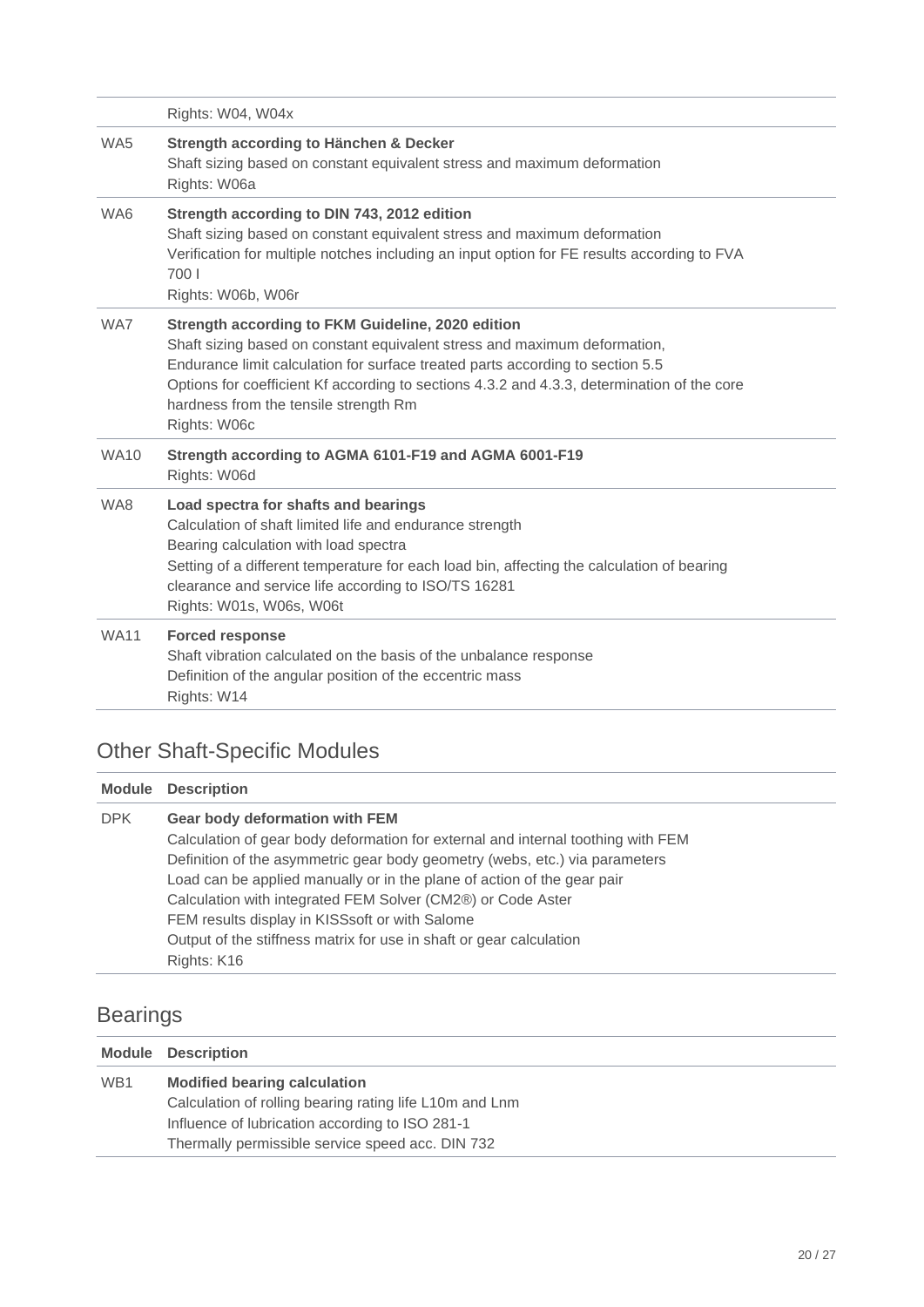|                 | Lubrication, lubricant temperature, friction and contamination can be defined for each<br>individual rolling bearing<br>Bearing rating life and modified rating life calculation using SKF Cloud® Calculation for<br>hybrid bearings according to the GBLM method in SKF Cloud®<br>Rights: W05a                                                                                                                                                                                                                                                         |
|-----------------|---------------------------------------------------------------------------------------------------------------------------------------------------------------------------------------------------------------------------------------------------------------------------------------------------------------------------------------------------------------------------------------------------------------------------------------------------------------------------------------------------------------------------------------------------------|
| WB <sub>2</sub> | Calculation of reference rating life with internal geometry according to ISO 16281<br>Calculation of rolling bearing rating life L10r and Lnmr (requires module WB1)<br>Diagram of the load distribution in the bearing<br>Diagram of the load distribution over the rolling bodies and races<br>User-specified input of roller profiles<br>Graphic showing stresses under the contact surface<br>Calculation of bearing rating life L10r and L10mr (requires module WB1) using SKF<br>Cloud <sup>®</sup><br>Required module: WA1<br>Rights: W05b, W05c |
| WB <sub>3</sub> | Plain hydrodynamic bearings<br>Plain hydrodynamic radial bearings, oil or grease lubricated, according to DIN 31657 and<br>DIN 31657-4: 2019, DIN 31652, ISO 7902: 2020 and Niemann<br>Plain hydrodynamic axial bearings: Calculation of pad thrust bearings and tilting-pad<br>thrust bearings according to ISO 12130<br>Rights: W07, W07a, W07b, W07c, W07d, W07e, W08                                                                                                                                                                                |
| WB4             | Calculation of a single bearing with internal geometry according to ISO/TS 16281<br>Calculation possible without the WPK module<br>Own input of inner and outer ring deformation values<br>Import load value from the planetary stage calculation<br>Rights: W51                                                                                                                                                                                                                                                                                        |
| WB <sub>5</sub> | Rolling bearing fine sizing<br>Optimization of the internal geometry of bearings through variation calculation<br>Variants are displayed in a list, or graphically (requires module WB4)<br>Rights: W51a                                                                                                                                                                                                                                                                                                                                                |

## <span id="page-20-0"></span>KISSsoft Expert Modules for CAD Interfaces

## <span id="page-20-1"></span>2D Export

|                 | <b>Module Description</b>                    |
|-----------------|----------------------------------------------|
| CA <sub>1</sub> | 2D DXF and IGES Export<br>Rights: K05a, K05e |

## <span id="page-20-2"></span>3D Export

|                 | <b>Module Description</b>                                            |
|-----------------|----------------------------------------------------------------------|
| CB <sub>1</sub> | STEP and Parasolid format export in 3D<br>using the Parasolid kernel |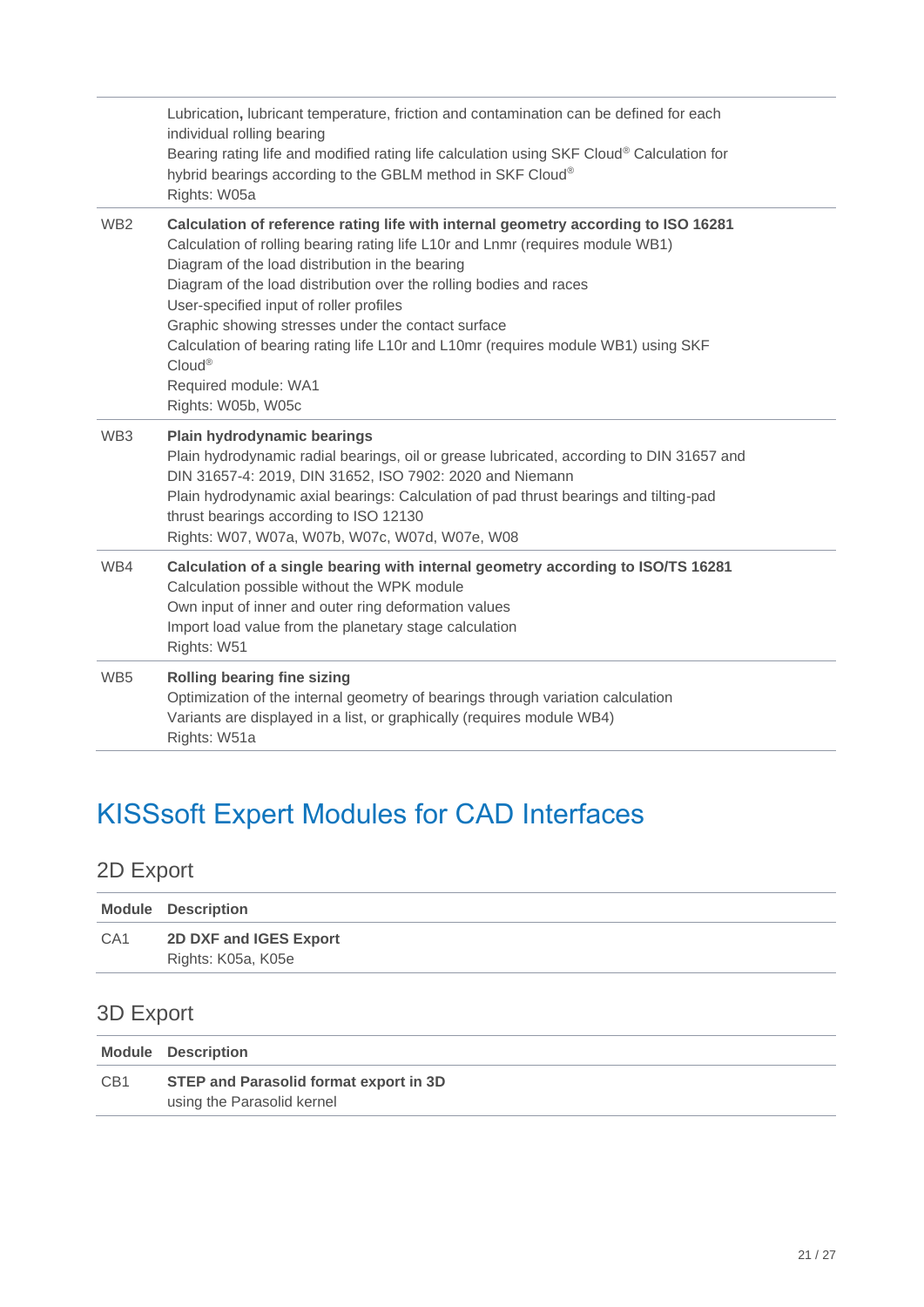|                 | Display and export of cylindrical gears with modifications, and straight and helical toothed<br>bevel gears (apexes in one point, without modifications), beveloid gears, beveloid gears,<br>splines (shaft-hub), shafts, racks<br>Display as skin model for checking paths of contact<br>Rights: K05u            |
|-----------------|-------------------------------------------------------------------------------------------------------------------------------------------------------------------------------------------------------------------------------------------------------------------------------------------------------------------|
| CB <sub>2</sub> | Integration with Solid Edge (versions 2019-2022)<br>Generation of 3D gears (cylindrical gears, worms, crossed helical gears, straight bevel<br>gears, splines (shaft-hub), shafts and racks) directly from the calculation, using the<br>KISSsoft menu in Solid Edge<br>Contains module: CC1<br>Rights: K05d, K04 |
| CB <sub>3</sub> | Integration with SolidWorks (versions 2018-2022)<br>Generation of 3D gears (cylindrical gears, worms, crossed helical gears, straight bevel<br>gears, splines (shaft-hub), shafts and racks) directly from the calculation, using the<br>KISSsoft menu in SolidWorks<br>Contains module: CC1<br>Rights: K05k, K04 |
| CB4             | Integration with Inventor (versions 2018-2023)<br>Generation of 3D gears (cylindrical gears, worms, crossed helical gears, straight bevel<br>gears, splines (shaft-hub), shafts and racks) directly from the calculation, using the<br>KISSsoft menu in Inventor<br>Contains module: CC1<br>Rights: K05m, K04     |
| CB5             | CATIA integration (versions V5 R20-R22, V5-6r2013-2020)<br>Generation of 3D gears (cylindrical gears, worms, crossed helical gears, straight bevel<br>gears, splines (shaft-hub)) (produced by: SWMS)<br>Rights: K050*                                                                                            |
| CB <sub>6</sub> | <b>Integration with Creo Parametric (versions 5-8)</b><br>Generation of 3D gears (cylindrical gears, worms, crossed helical gears, straight bevel<br>gears, splines (shaft-hub)) (produced by: Applisoft)<br>Contains module: CC1<br>Rights: K05q*, K04                                                           |
| CB7             | Integration with Siemens NX (versions NX1899 - NX2007)<br>Generation of 3D gears (cylindrical gears, worms, crossed helical gears, splines (shaft-<br>hub), shafts and racks) directly from the calculation, using the KISSsoft menu in NX<br>Contains module: CC1<br>Rights: K05n, K04                           |

<span id="page-21-0"></span>\* See Conditions

# KISSsoft Expert Modules for Other Interfaces

|                 | <b>Module Description</b>                                                                                                                       |
|-----------------|-------------------------------------------------------------------------------------------------------------------------------------------------|
| CD <sub>1</sub> | <b>GDE exchange format</b><br>Gear Data Exchange GDE Version 2.6 in XML format according to VDI 2610<br>Cylindrical gear export<br>Rights: K05f |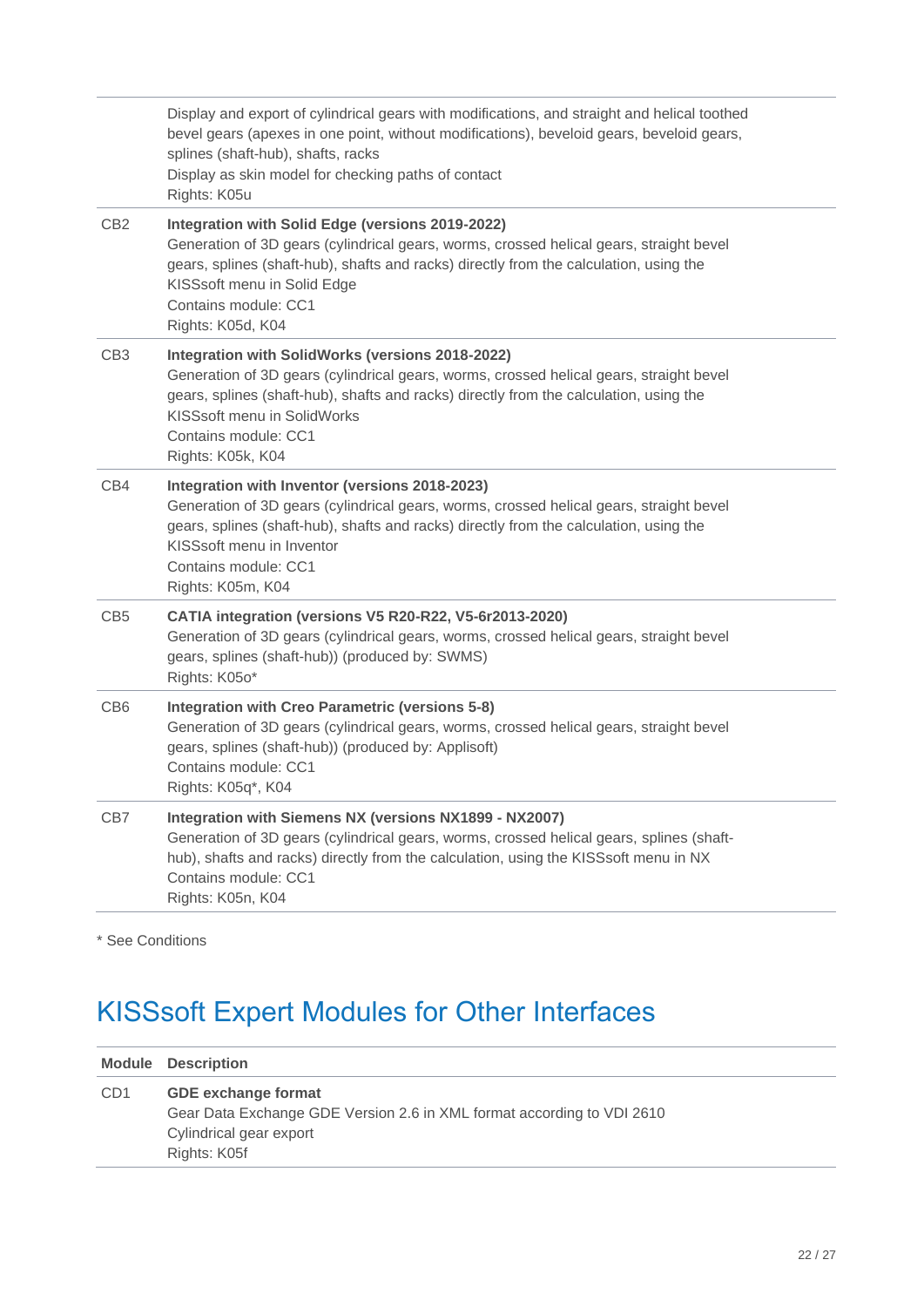| CD <sub>2</sub> | <b>GAMA exchange format</b><br>GAMA cylindrical gear export (only macrogeometry)<br>Rights: K05g                                                                                                                                                                                                                                                            |
|-----------------|-------------------------------------------------------------------------------------------------------------------------------------------------------------------------------------------------------------------------------------------------------------------------------------------------------------------------------------------------------------|
| CD <sub>3</sub> | Interface to GEMS <sup>®</sup><br>Data exchange with GEMS <sup>®</sup> (Gleason's bevel gear manufacturing and analysis software)<br>via KISSsys and KISSsoft<br>Export and import of bevel and hypoid gear geometry, operating data and misalignments<br>Display of results from GEMS <sup>®</sup> load contact analysis in KISSsys<br>Rights: K11k6, K05j |
| CD4             | <b>Tooth form export</b><br>Export of tooth form and tool geometry in X and Y coordinates, normals or radiuses of<br>curvature<br>Data in the transverse section, normal section or axial section<br>Rights: Z05b                                                                                                                                           |

# <span id="page-22-0"></span>KISSsoft Expert Modules for COM Interfaces

| Module          | <b>Description</b>                                                                                                                                                                                                                                                                                                                                               |
|-----------------|------------------------------------------------------------------------------------------------------------------------------------------------------------------------------------------------------------------------------------------------------------------------------------------------------------------------------------------------------------------|
| CC <sub>1</sub> | <b>Basic COM interface</b><br>Integration of KISSsoft in your own programs, via the COM interface. Basic KISSsoft<br>functions for, for example, loading and saving files, creating reports and performing<br>calculations can be called.<br>Access to all the variables in a calculation and all the reports generated during the<br>calculation<br>Rights: K04 |
| CC <sub>2</sub> | <b>Expert COM interface</b><br>Numerous sizing and optimization functions can be called, as can scripts (requires<br>module CC3). Contact analysis can be controlled via the COM interface.<br>Required module: CC1<br>Rights: K04a                                                                                                                              |

## <span id="page-22-1"></span>KISSsoft Expert Modules for Scripting

| <b>Module</b>   | <b>Description</b>                                                                                                                                                                                                                                                                                                      |
|-----------------|-------------------------------------------------------------------------------------------------------------------------------------------------------------------------------------------------------------------------------------------------------------------------------------------------------------------------|
| CC <sub>3</sub> | <b>SKRIPT Basic</b><br>Integrated programming language for loading and running scripts in a KISSsoft file.<br>Basic KISSsoft functions for loading and saving files, creating reports and performing<br>calculations can be called.<br>Runs automatically at specific time points during the calculation<br>Rights: K22 |
| CC4             | <b>SKRIPT Expert</b><br>Provides access to all functions that can be accessed using the extended COM interface,<br>in a particular calculation module. External programs can be run, graphics can be<br>generated.<br>Required module: CC3                                                                              |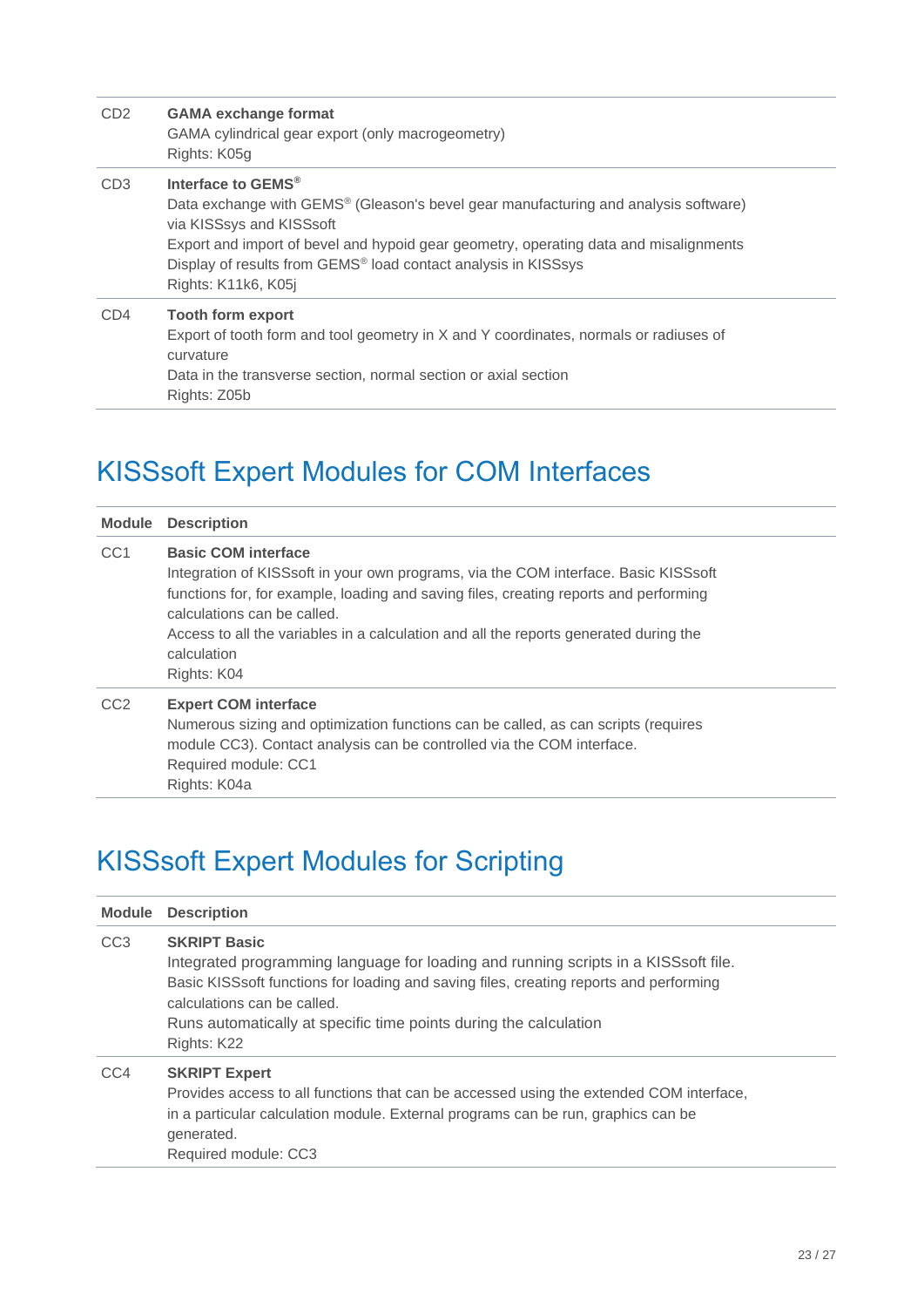## <span id="page-23-0"></span>Module Package

|            | <b>Module Description</b>     |
|------------|-------------------------------|
| <b>CPK</b> | Modules CC1, CC2, CC3 and CC4 |

## <span id="page-23-1"></span>KISSsoft and KISSsys Expert Module for Reliability

| Module     | <b>Description</b>                                                                                                                                                                                                                                                                                                                |
|------------|-----------------------------------------------------------------------------------------------------------------------------------------------------------------------------------------------------------------------------------------------------------------------------------------------------------------------------------|
| <b>KLR</b> | <b>Reliability</b><br>Calculation and display of reliability according to Bernd Bertsche<br>with 3-parameter Weibull distribution, VDMA 23904 and AGMA 6006<br>Input of Weibull shape parameter and coefficient for failure-free time<br>For cylindrical gears, planetary stages, bevel gears and rolling bearings<br>Rights: K18 |

## <span id="page-23-2"></span>Languages

| <b>Module</b>   | <b>Description</b>                                                            |
|-----------------|-------------------------------------------------------------------------------|
| LA1             | German: Software user interface, reports, graphics, messages, Right: K02      |
| LA <sub>2</sub> | English: Software user interface, reports, graphics, messages, Right: K02a    |
| LA3             | French: Software user interface, reports, graphics, messages, Right: K02b     |
| LA4             | Italian: Software user interface, reports, graphics, messages, Right: K02c    |
| LA5             | Spanish: Software user interface, reports, graphics, messages, Right: K02d    |
| LA6             | Russian: Software user interface, reports, graphics, messages, Right: K02e    |
| LA7             | Portuguese: Software user interface, reports, graphics, messages, Right: K02f |
| LA <sub>8</sub> | Chinese: Software user interface, reports, graphics, messages, Right: K02g    |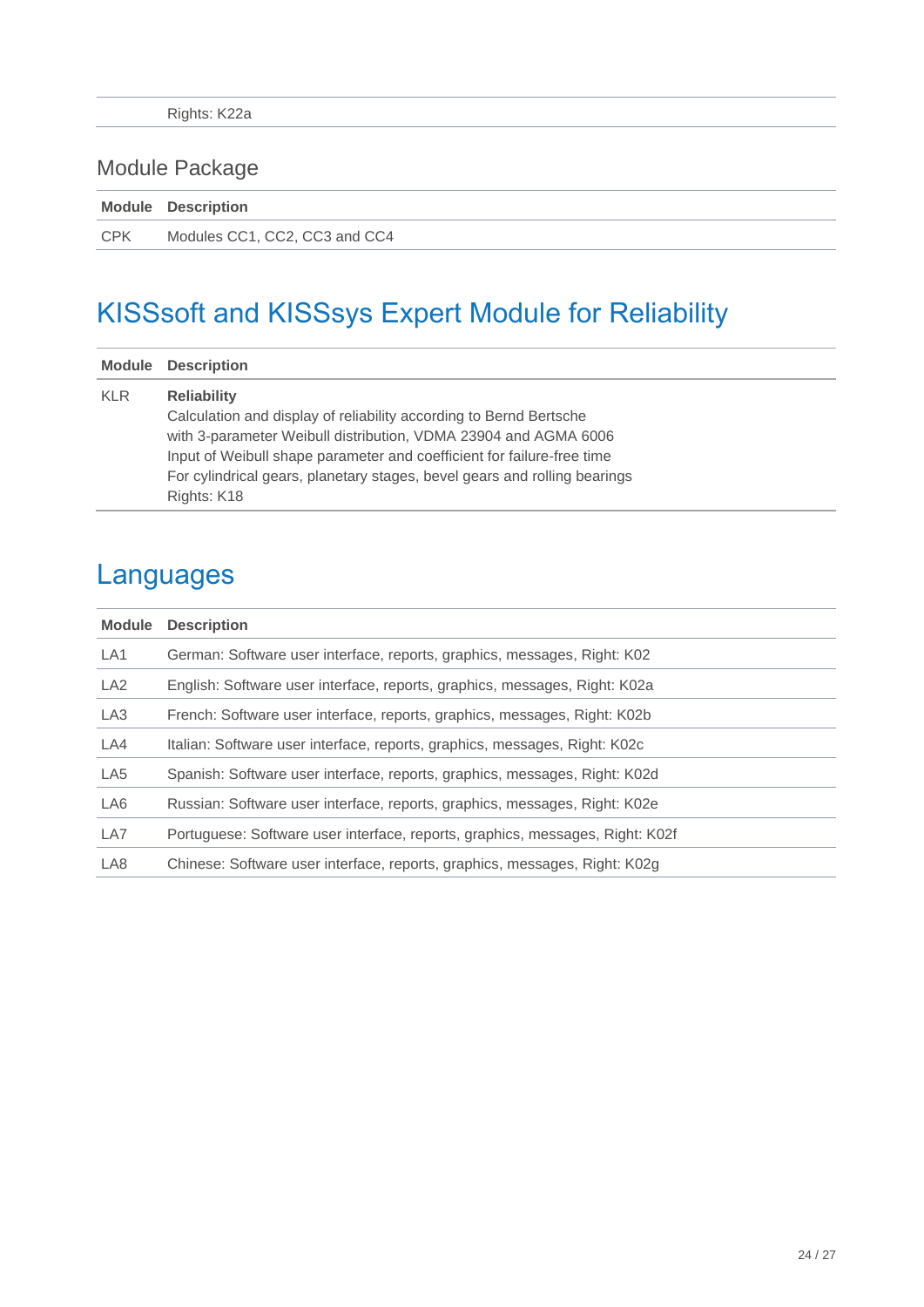## <span id="page-24-0"></span>**Services**

### <span id="page-24-1"></span>**Customizing**

We can tailor our software to suit our customers' requirements. If you can't find the functionality you require in the list, please contact us directly. Our team of experts will then work together with you to develop your own specialized solutions.

### <span id="page-24-2"></span>Software Engineering

KISSsoft AG also provides software engineering and consultancy services. Our expertise and experience have been gathered over many years, working on a multitude of different projects in a wide range of industries. We would be delighted to make you a specific offer as well.

#### <span id="page-24-3"></span>Training courses

Our training courses teach you how to make best possible use of our software and explain the most important theories on which it is based. You will find more information about public training courses, and also the registration forms, on our website.

<span id="page-24-4"></span>Please contact us directly if you would like information about company-specific training courses.

#### **Workshops**

You will be able to work on your project with KISSsoft and KISSsys in a workshop, under the guidance of a KISSsoft instructor. The specialist theoretical knowledge you need will be explained to you. The workshop topic will be agreed by you (the customer) and KISSsoft AG.

## <span id="page-24-5"></span>Licenses, Purchase and Rental

#### <span id="page-24-6"></span>Single user license

The single user license runs on a dongle. The calculation program can be installed on various computers, but calculations can only be performed with a dongle in a USB port. The single user license is also available as a node-locked license without a dongle.

#### <span id="page-24-7"></span>Network license

We offer a network license for an unrestricted number of users, but the number of simultaneous users is limited to the number of access rights. We charge an extra 25% on listed prices for a simultaneous user. The license is restricted to one geographical location. Additional sites or global licenses are available at an extra cost (on request).

### <span id="page-24-8"></span>Purchase

Purchasing licenses enables you to use them for an unrestricted time period. Additional modules can be purchased at any time. Only single user licenses (with a USB dongle or tied to a specific computer) and network licenses can be purchased. A single user license can also be upgraded to a network license. Updates, support and patches will all be provided if you purchase a service contract. See below. Compatibility with new operating systems is not guaranteed for licenses without a service contract. There is no minimum amount for a purchase.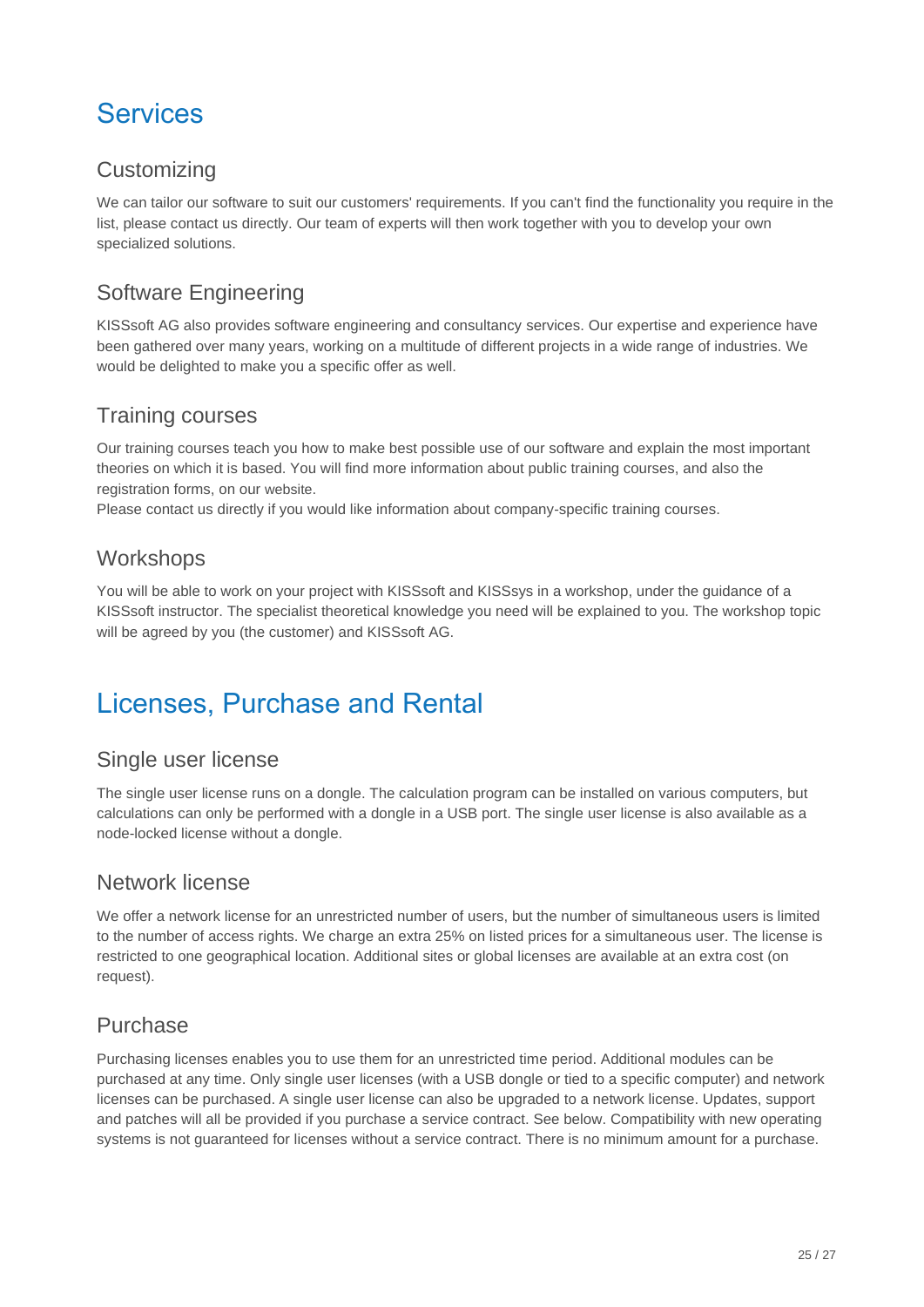### <span id="page-25-0"></span>Rental

Rental permits the use of licenses for a limited period of time. Rental is only available for stand-alone licenses. Additional modules for purchased licenses cannot be rented. Modules can neither be added nor removed for the duration of the rental period. The rental option is available for single user licenses (tied to a specific computer) and for network licenses. The rental price includes updates, support and patches. The minimum rental period is 6 months. The rental fee is 48% per annum, with a minimum charge of EUR 500.00 per rental agreement.

<span id="page-25-1"></span>Other rental models are available upon request.

#### Maintenance contract

The maintenance contract applies to purchased licenses and ensures KISSsoft will run smoothly and efficiently in the long term. It offers the following benefits: technical support for calculation methods, support for using the software and updating it to new standards or reconfiguring it to suit new (Windows) operating systems, one update a year, patches, information that patches have been released and other features. Price: 15% of software value per year, minimum charge of EUR 100.00 per year. Additional conditions are detailed in the sample contract.

### <span id="page-25-2"></span>\* Third party suppliers

Modules marked with \* have been developed by one of our partners. These modules might have different sales conditions. Details on request.

#### <span id="page-25-3"></span>**Universities**

<span id="page-25-4"></span>Special sales conditions apply for universities. Please refer to our website for more information.

#### **Delivery**

<span id="page-25-5"></span>Courier shipping costs: EUR 170.00 for a license value of less than EUR 1000.00.

#### Offer

The KISSsoft software has a modular structure: a variety of calculation modules are available. You can simply buy the modules you need, to suit your application.

#### <span id="page-25-6"></span>Getting to know our software

You can use our free 30-day test version for independent evaluation and select your modules package before purchasing a license. We look forward to receiving your inquiry. Please send it to info@KISSsoft.com.

### <span id="page-25-7"></span>Price conditions

The prices listed are in EUR and apply to the purchase of a single user license for use for an unlimited period of time. For information on network licenses and rental licenses, see page 26. We accept no responsibility for errors and reserve the right to change prices without advance notice. Taxes, custom duties and delivery costs are not included.

### <span id="page-25-8"></span>Description of modules

The KISSsoft product description describes the exact content of the individual modules. You will find it at [https://www.kisssoft.com/de/products/technical-description.](https://www.kisssoft.com/de/products/technical-description)